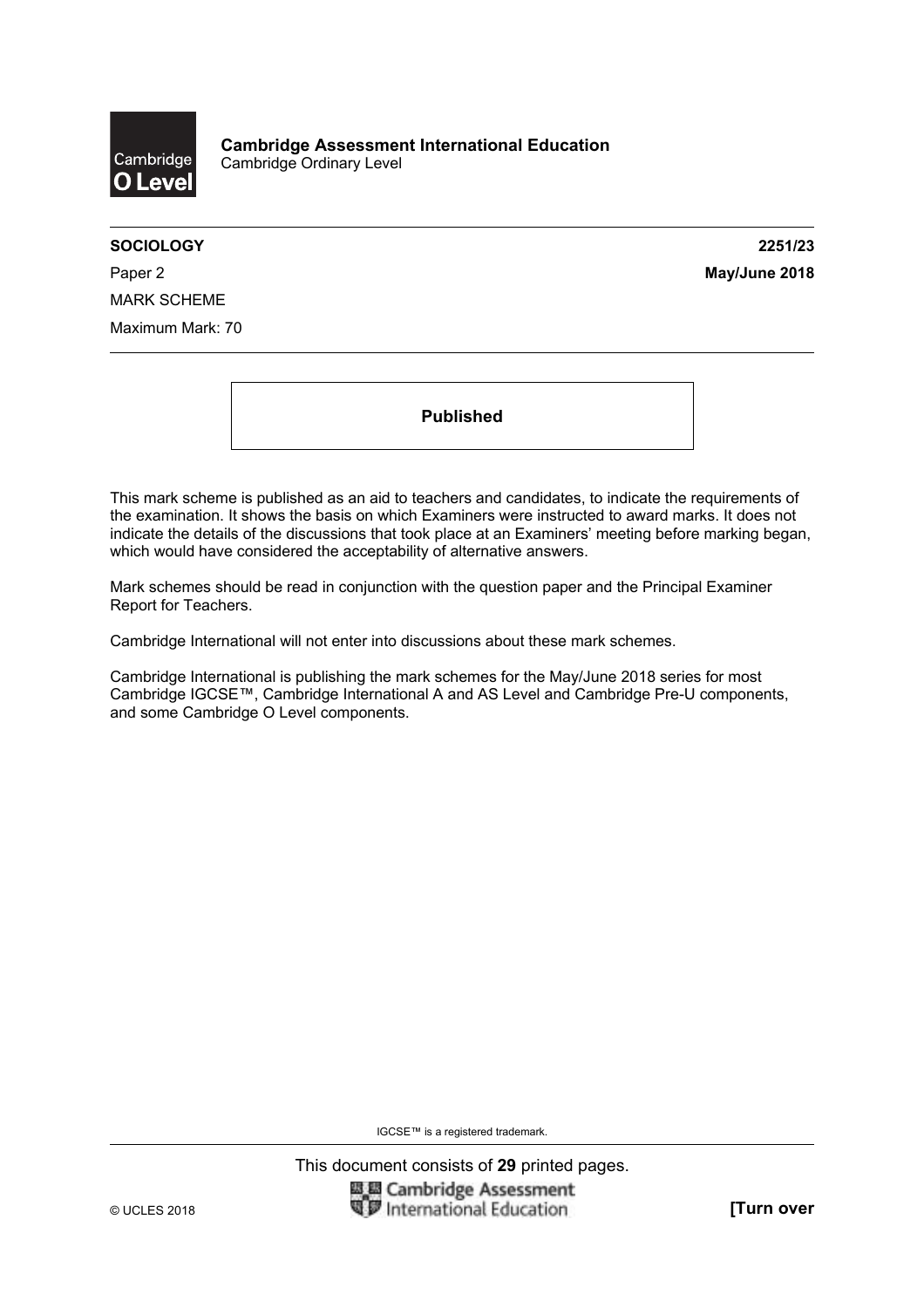# **Generic Marking Principles**

These general marking principles must be applied by all examiners when marking candidate answers. They should be applied alongside the specific content of the mark scheme or generic level descriptors for a question. Each question paper and mark scheme will also comply with these marking principles.

GENERIC MARKING PRINCIPLE 1:

Marks must be awarded in line with:

- the specific content of the mark scheme or the generic level descriptors for the question
- the specific skills defined in the mark scheme or in the generic level descriptors for the question
- the standard of response required by a candidate as exemplified by the standardisation scripts.

GENERIC MARKING PRINCIPLE 2:

Marks awarded are always **whole marks** (not half marks, or other fractions).

GENERIC MARKING PRINCIPLE 3:

Marks must be awarded **positively**:

- marks are awarded for correct/valid answers, as defined in the mark scheme. However, credit is given for valid answers which go beyond the scope of the syllabus and mark scheme, referring to your Team Leader as appropriate
- marks are awarded when candidates clearly demonstrate what they know and can do
- marks are not deducted for errors
- marks are not deducted for omissions
- answers should only be judged on the quality of spelling, punctuation and grammar when these features are specifically assessed by the question as indicated by the mark scheme. The meaning, however, should be unambiguous.

GENERIC MARKING PRINCIPLE 4:

Rules must be applied consistently e.g. in situations where candidates have not followed instructions or in the application of generic level descriptors.

GENERIC MARKING PRINCIPLE 5:

Marks should be awarded using the full range of marks defined in the mark scheme for the question (however; the use of the full mark range may be limited according to the quality of the candidate responses seen).

GENERIC MARKING PRINCIPLE 6:

Marks awarded are based solely on the requirements as defined in the mark scheme. Marks should not be awarded with grade thresholds or grade descriptors in mind.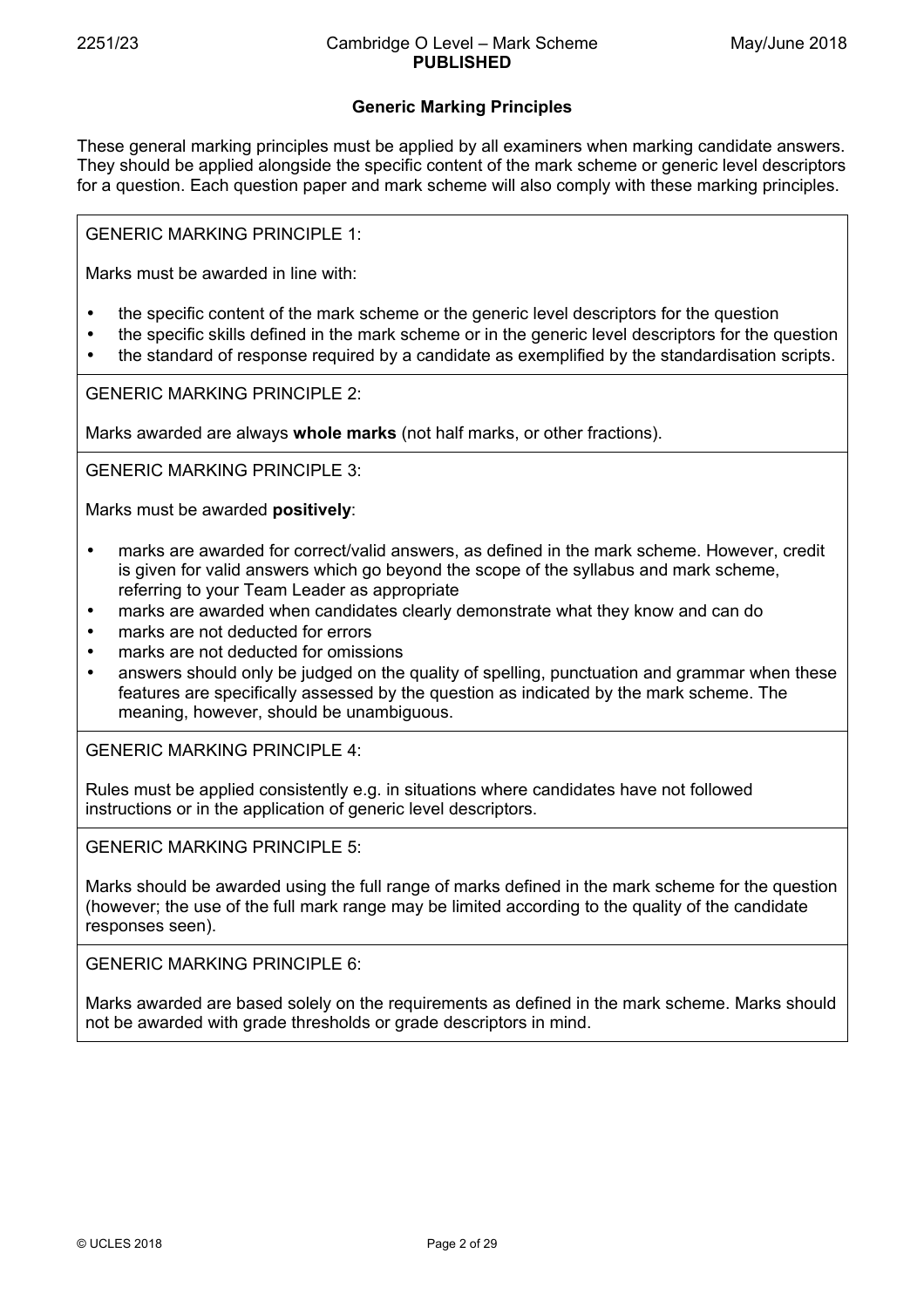| Question | <b>Answer</b>                                                                                                                                                                                                                                                                                                                                                                                                                                                                                                                                                                                                                                                                                                                                                                                                                                                                                                                                                                                                                                                               | <b>Marks</b> |
|----------|-----------------------------------------------------------------------------------------------------------------------------------------------------------------------------------------------------------------------------------------------------------------------------------------------------------------------------------------------------------------------------------------------------------------------------------------------------------------------------------------------------------------------------------------------------------------------------------------------------------------------------------------------------------------------------------------------------------------------------------------------------------------------------------------------------------------------------------------------------------------------------------------------------------------------------------------------------------------------------------------------------------------------------------------------------------------------------|--------------|
| 1(a)     | What is meant by the term 'segregated conjugal roles'?                                                                                                                                                                                                                                                                                                                                                                                                                                                                                                                                                                                                                                                                                                                                                                                                                                                                                                                                                                                                                      | $\mathbf{2}$ |
|          | One mark for partial definition, e.g. women do all the housework.<br>Two marks for clear definition, e.g. husband and wife have very different<br>roles and interests within the family.                                                                                                                                                                                                                                                                                                                                                                                                                                                                                                                                                                                                                                                                                                                                                                                                                                                                                    |              |
| 1(b)     | Describe two functions of the family in traditional societies.                                                                                                                                                                                                                                                                                                                                                                                                                                                                                                                                                                                                                                                                                                                                                                                                                                                                                                                                                                                                              | 4            |
|          | <b>Possible answers:</b><br>reproduction – societies must produce generations of children in<br>order to survive – marriage and family life encourages this;<br>socialisation - through primary socialisation children learn the<br>$\bullet$<br>norms and values of their society. This allows the transmission of<br>culture from one generation to the next;<br>social control - controlling the behaviour of children through<br>$\bullet$<br>sanctions so that they conform to expected norms;<br>care of children/the elderly/the ill - children need to be fed and<br>$\bullet$<br>clothed, the ill nurtured and the elderly sheltered;<br>status - families provide status for children by involving them in<br>$\bullet$<br>different social networks and interpersonal relationships;<br>regulation of sexual behaviour - family life encourages sexually<br>approved relationships;<br>other reasonable response.<br>One mark for each point correctly identified (up to maximum of two).<br>One mark for each point that is developed (up to a maximum of two). |              |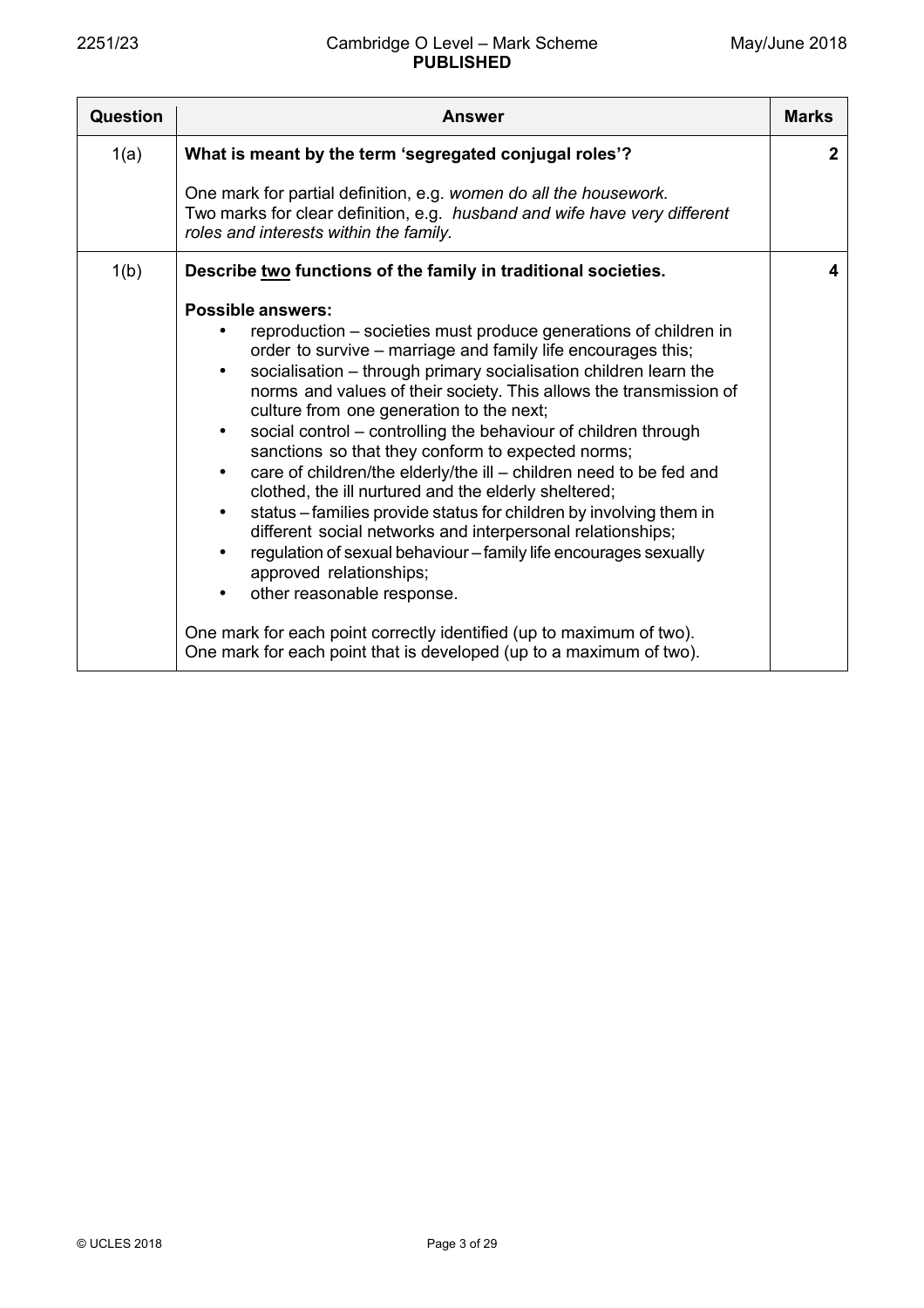| Question | <b>Answer</b>                                                                                                                                                                                                                                                                                                                                                                                                                                                                                                                                                                                                                                                                                                                                                                                                                                                                                                                                                                                                                                                                                                                                                                                                                                                             | <b>Marks</b> |
|----------|---------------------------------------------------------------------------------------------------------------------------------------------------------------------------------------------------------------------------------------------------------------------------------------------------------------------------------------------------------------------------------------------------------------------------------------------------------------------------------------------------------------------------------------------------------------------------------------------------------------------------------------------------------------------------------------------------------------------------------------------------------------------------------------------------------------------------------------------------------------------------------------------------------------------------------------------------------------------------------------------------------------------------------------------------------------------------------------------------------------------------------------------------------------------------------------------------------------------------------------------------------------------------|--------------|
| 1(c)     | Explain how children have more power in family life today than in the<br>past.                                                                                                                                                                                                                                                                                                                                                                                                                                                                                                                                                                                                                                                                                                                                                                                                                                                                                                                                                                                                                                                                                                                                                                                            | 6            |
|          | <b>Possible answers:</b><br>many laws and regulations are now in place to protect children<br>which gives them more power;<br>corporal punishment and physical reprimands by parents are no<br>$\bullet$<br>longer allowed in many societies and countries which may give<br>children more power;<br>the UN rights for children documentation has been signed by<br>$\bullet$<br>many countries, giving children the right to say what they think about<br>decisions affecting them and for them to be listened to;<br>the roles of children today have changed i.e. they are valued<br>$\bullet$<br>members of the family;<br>children have been socialised to have opinions and it has<br>$\bullet$<br>therefore become the norm for them to do so in family life and<br>in education;<br>child-centredness – children are at the heart of many families in<br>$\bullet$<br>modern industrial societies today and their needs and wants are<br>often prioritised by parents;<br>with the increase in boomerang families and with many adult<br>'children' not being able to afford to buy their own home, the<br>financial and emotional support they bring to their parents provides<br>them with much power in the family;<br>other reasonable response.<br>$\bullet$ |              |
|          | Band 0 [0 marks]<br>No creditworthy response.                                                                                                                                                                                                                                                                                                                                                                                                                                                                                                                                                                                                                                                                                                                                                                                                                                                                                                                                                                                                                                                                                                                                                                                                                             |              |
|          | <b>Band 1 [1-3 marks]</b><br>Answers in this band will show only a limited awareness of how children<br>have more power in the family today than in the past and may talk about e.g.<br>Children are protected by laws. Responses may be short and un/under<br>developed. At the bottom of the band (1 mark) expect one weak point. Higher<br>in the band (2–3 marks) candidates may offer more than one weak point, but<br>there may be a tendency towards simplistic answers, engaging with<br>sociological ideas without using sociological language.                                                                                                                                                                                                                                                                                                                                                                                                                                                                                                                                                                                                                                                                                                                  |              |
|          | <b>Band 2 [4-6 marks]</b><br>A clear and accurate explanation, showing good sociological knowledge and<br>understanding of how children today have more power in the family than in<br>the past. Sociological terms and concepts should be expected e.g. Social<br>attitudes have changed regarding the role of children. They are now expected<br>and allowed to have a voice and in many societies we now see family life as<br>being child-centred – children's wants and needs may be put before adults.<br>This would be followed by explanation of factors leading to this. At the bottom<br>of the band, the range of points covered may be narrow or lack detail. Higher<br>in the band, answers will cover more than one factor in a well-developed<br>way or cover several factors in less detail.                                                                                                                                                                                                                                                                                                                                                                                                                                                              |              |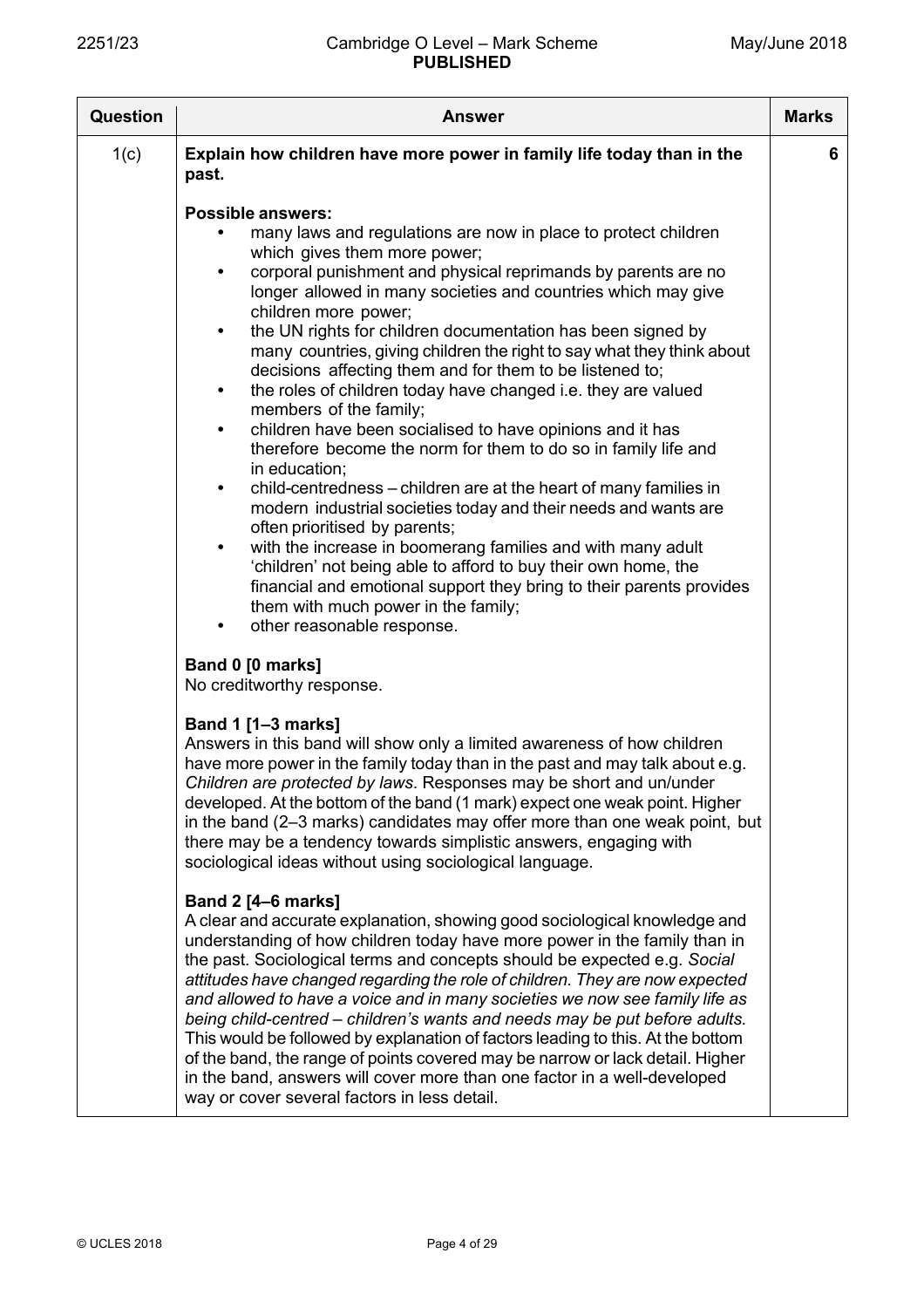| <b>Question</b> | <b>Answer</b>                                                                                                                                                                                                                                                                                                                                                                                                                                                                                                                                                                                                                                                                                                                                                                                                                                                                                                                                                                                                                                                                                                                                                                                                                                                                                                                                                                                                                                                                                                                                                                                                                                                                                                                                                                                                                          | <b>Marks</b> |
|-----------------|----------------------------------------------------------------------------------------------------------------------------------------------------------------------------------------------------------------------------------------------------------------------------------------------------------------------------------------------------------------------------------------------------------------------------------------------------------------------------------------------------------------------------------------------------------------------------------------------------------------------------------------------------------------------------------------------------------------------------------------------------------------------------------------------------------------------------------------------------------------------------------------------------------------------------------------------------------------------------------------------------------------------------------------------------------------------------------------------------------------------------------------------------------------------------------------------------------------------------------------------------------------------------------------------------------------------------------------------------------------------------------------------------------------------------------------------------------------------------------------------------------------------------------------------------------------------------------------------------------------------------------------------------------------------------------------------------------------------------------------------------------------------------------------------------------------------------------------|--------------|
| 1(d)            | Explain why the fertility rate is decreasing in modern industrial<br>societies.                                                                                                                                                                                                                                                                                                                                                                                                                                                                                                                                                                                                                                                                                                                                                                                                                                                                                                                                                                                                                                                                                                                                                                                                                                                                                                                                                                                                                                                                                                                                                                                                                                                                                                                                                        | 8            |
|                 | FERTILITY RATE – the number of births per woman in the population.                                                                                                                                                                                                                                                                                                                                                                                                                                                                                                                                                                                                                                                                                                                                                                                                                                                                                                                                                                                                                                                                                                                                                                                                                                                                                                                                                                                                                                                                                                                                                                                                                                                                                                                                                                     |              |
|                 | <b>Possible answers:</b><br>children in modern industrial societies have become an economic<br>cost rather than a benefit due to the prolonged period of time they<br>must spend in education;<br>mortality rates for children are now low meaning that families have<br>$\bullet$<br>less need to have large amounts of children;<br>children are no longer seen as essential for looking after you when<br>$\bullet$<br>you are old as the state has provision for this;<br>contraception is widely available and is typically free – this means<br>$\bullet$<br>that women can control the number of children that they have;<br>women have greater opportunities today in the workplace and do<br>$\bullet$<br>not want these to be compromised by having children;<br>modern industrial societies require families to be geographically<br>$\bullet$<br>mobile – smaller, nuclear families makes this easier to do;<br>having children is no longer a social norm so there may be less<br>$\bullet$<br>pressure from family and society to have them - DINK families, for<br>example;<br>greater acceptance of homosexual relationships and alternatives to<br>$\bullet$<br>the family means that children may be less likely to be part of this<br>set up;<br>consumer culture and child-centredness have made raising kids in<br>$\bullet$<br>MIS very expensive;<br>postmodernism – choice characterises the lives of many men and<br>$\bullet$<br>women today meaning that children are not a necessity anymore;<br>feminism – women's ability to break free from patriarchal controls<br>$\bullet$<br>means that many are rejecting the idea of children as they see<br>them as a restriction or are having fewer children, maybe only one,<br>and choosing to live as a single parent family;<br>other reasonable response. |              |
|                 | Band 0 [0 marks]<br>No creditworthy response.                                                                                                                                                                                                                                                                                                                                                                                                                                                                                                                                                                                                                                                                                                                                                                                                                                                                                                                                                                                                                                                                                                                                                                                                                                                                                                                                                                                                                                                                                                                                                                                                                                                                                                                                                                                          |              |
|                 | <b>Band 1 [1-3 marks]</b><br>Answers in this band will show only a limited awareness of why there is a<br>falling fertility rate. A tendency to description is likely. Responses may be<br>short and undeveloped, e.g. Children today cost a lot of money stated without<br>explanation. Sociological terms and concepts are unlikely to be used. At the<br>bottom of the band (1 mark) expect one weak point. Higher in the band (2-3<br>marks) candidates may offer more than one weak point.                                                                                                                                                                                                                                                                                                                                                                                                                                                                                                                                                                                                                                                                                                                                                                                                                                                                                                                                                                                                                                                                                                                                                                                                                                                                                                                                        |              |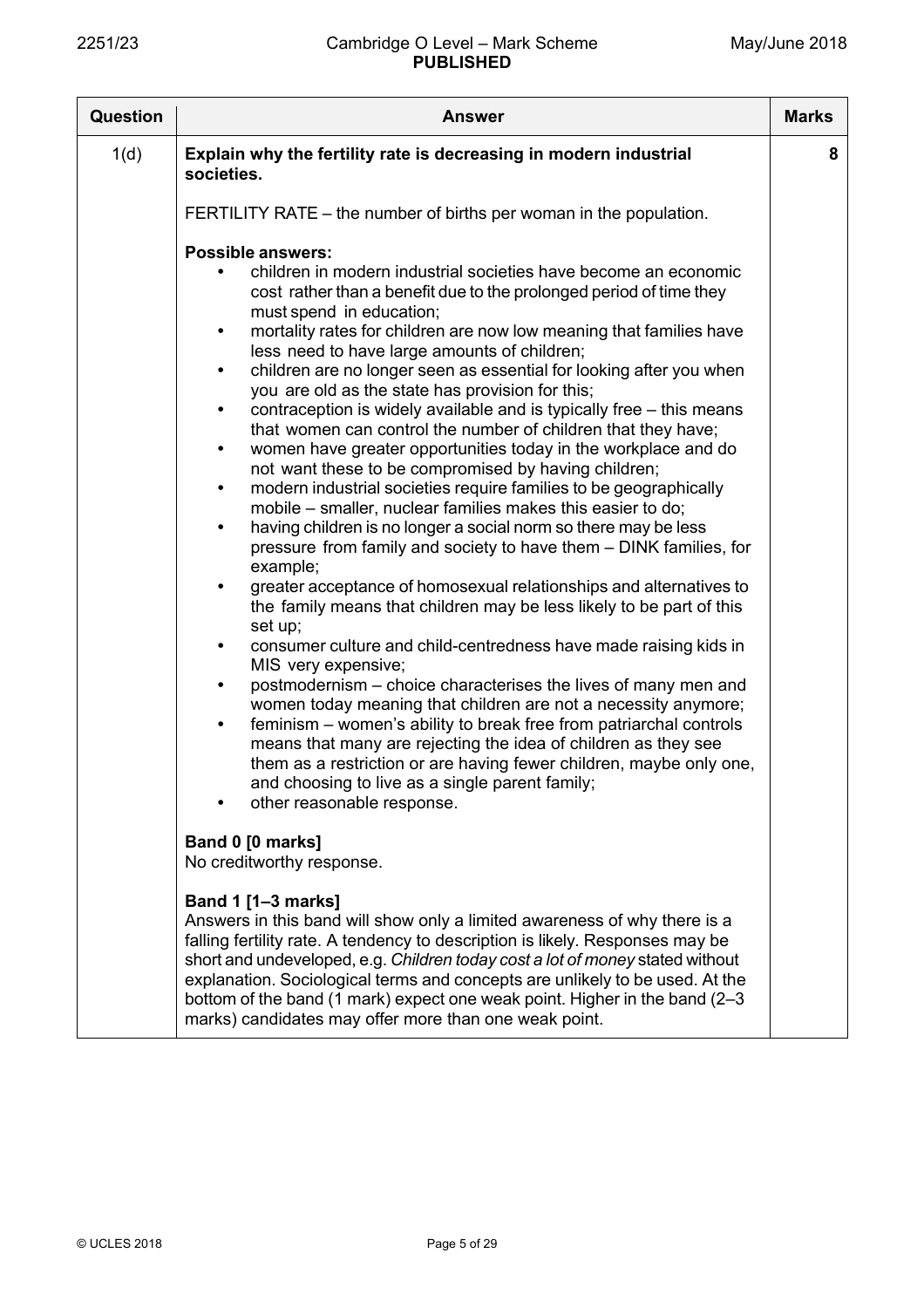| <b>Question</b> | <b>Answer</b>                                                                                                                                                                                                                                                                                                                                                                                                                                                                                                                                                                                                                                                                                                                                                                                                                                                                                                                                                                                                                                           | <b>Marks</b> |
|-----------------|---------------------------------------------------------------------------------------------------------------------------------------------------------------------------------------------------------------------------------------------------------------------------------------------------------------------------------------------------------------------------------------------------------------------------------------------------------------------------------------------------------------------------------------------------------------------------------------------------------------------------------------------------------------------------------------------------------------------------------------------------------------------------------------------------------------------------------------------------------------------------------------------------------------------------------------------------------------------------------------------------------------------------------------------------------|--------------|
| 1(d)            | <b>Band 2 [4-6 marks]</b><br>Answers in this band will show basic sociological knowledge and<br>understanding of why there is a falling fertility rate. Responses may be<br>underdeveloped and lacking in range, e.g. The fertility rate is falling because<br>women now have greater power and choice in society. Many choose to focus<br>on their careers and thus have either none or few children in order to support<br>this decision. OR Privatised family life is now the norm and this means that<br>there is often a lack of extended family and community around to help with<br>childcare. Consequently, adults decide to have fewer children in order that<br>they can be geographically mobile and support themselves, etc. At the<br>bottom of the band, candidates are unlikely to use sociological terms and<br>concepts accurately. Higher in the band, candidates may be beginning to<br>use sociological terms and concepts with greater accuracy. However, some<br>aspects of the answer may only be partially developed/explained. |              |
|                 | <b>Band 3 [7-8 marks]</b><br>Answers in this band will show good sociological knowledge and<br>understanding of why there is a falling fertility rate and will be well-developed<br>and explained, e.g. Feminism has promoted the rights of women and has<br>concluded that having children is a major factor in why women have less<br>power and status both in society and in the family. Consequently many<br>women use contraception in order to control whether they have children or<br>not and, if so, how many. This has led to the concepts of 'DINK's' being used<br>by sociologists to explain this rise in dual income, no children families. They<br>can then expand on the explanation of this and other factors as necessary.<br>Sociological terms and concepts will be used accurately overall. Answers<br>will be well focused on the question and there will be a range of reasons<br>presented. At the top of the band explanations will be clear throughout.                                                                       |              |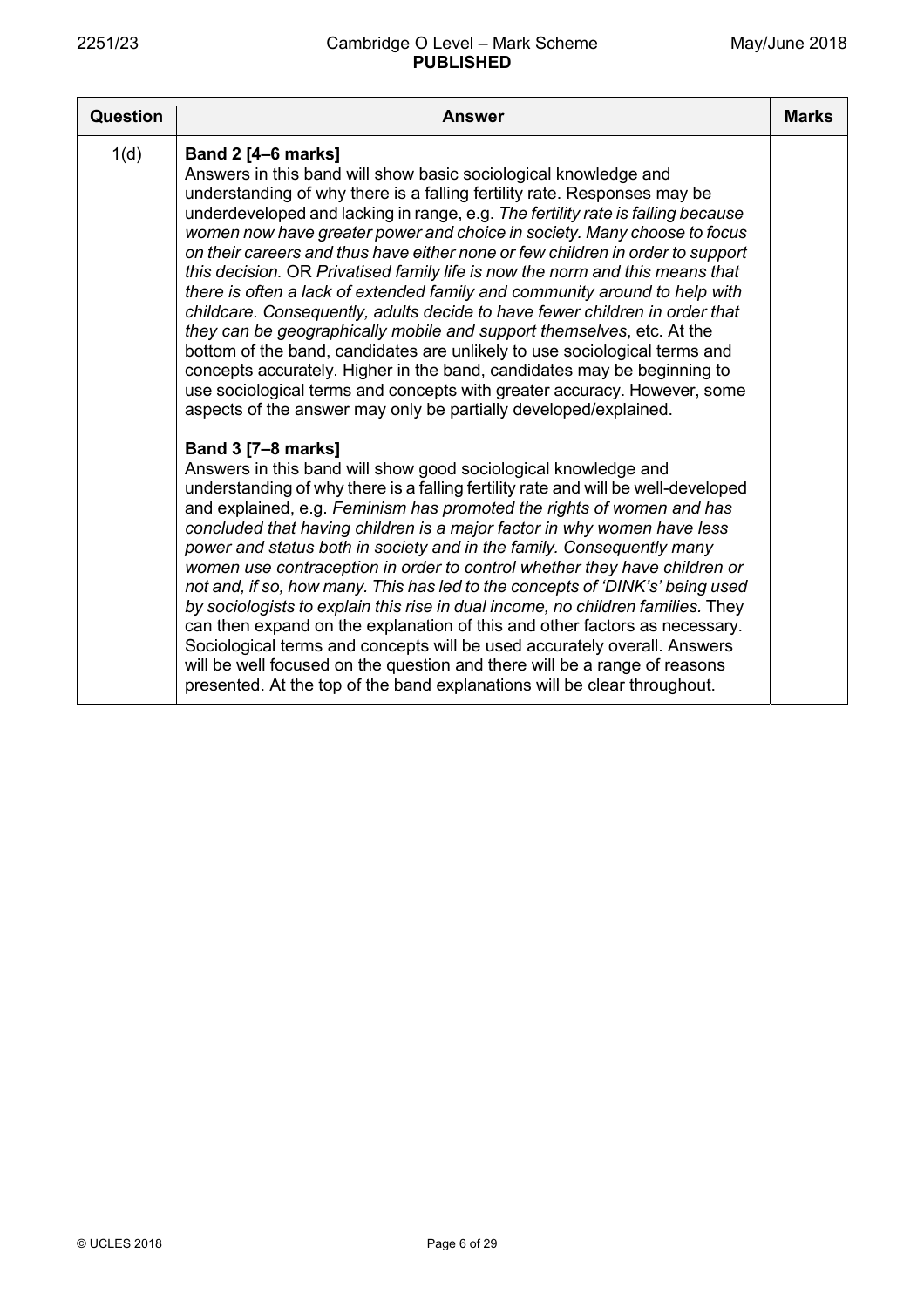| <b>Question</b> | <b>Answer</b>                                                                                                                                                                                                                                                                                                                                                                                                                                                                                                                                                                                                                                                                                                                                                                                                                                                                                                                                                                                                                                                                                                                                                                                                                                                                                                                                                                                                   | <b>Marks</b> |
|-----------------|-----------------------------------------------------------------------------------------------------------------------------------------------------------------------------------------------------------------------------------------------------------------------------------------------------------------------------------------------------------------------------------------------------------------------------------------------------------------------------------------------------------------------------------------------------------------------------------------------------------------------------------------------------------------------------------------------------------------------------------------------------------------------------------------------------------------------------------------------------------------------------------------------------------------------------------------------------------------------------------------------------------------------------------------------------------------------------------------------------------------------------------------------------------------------------------------------------------------------------------------------------------------------------------------------------------------------------------------------------------------------------------------------------------------|--------------|
| 1(e)            | To what extent does culture affect family life?                                                                                                                                                                                                                                                                                                                                                                                                                                                                                                                                                                                                                                                                                                                                                                                                                                                                                                                                                                                                                                                                                                                                                                                                                                                                                                                                                                 | 15           |
|                 | Candidates should discuss various ways that culture may affect family life.<br>They may choose to do this generically in terms of a way of life, or to focus<br>their discussion on specific ethnic groups or religion more widely. They could<br>also consider the idea in evaluation that culture may not be a great influence<br>on family life after all and that perhaps other social factors such as class and<br>gender have more impact. Class culture, however, could perhaps be used<br>as an argument for by some candidates as well.                                                                                                                                                                                                                                                                                                                                                                                                                                                                                                                                                                                                                                                                                                                                                                                                                                                                |              |
|                 | <b>Possible answers:</b>                                                                                                                                                                                                                                                                                                                                                                                                                                                                                                                                                                                                                                                                                                                                                                                                                                                                                                                                                                                                                                                                                                                                                                                                                                                                                                                                                                                        |              |
|                 | FOR:<br>culture is closely linked with religion and so determines a family's<br>$\bullet$<br>norms and values. For example, Muslim families will value prayer<br>and halal foods whereas non-Muslim families will not;<br>arranged marriages are still common and popular amongst many<br>$\bullet$<br>Asian families – this is not true for other cultures;<br>forced marriages are seen as the norm amongst many Middle<br>$\bullet$<br>Eastern families - these may not be accepted by other cultures;<br>large proportions of Afro-Caribbean families are headed by single<br>$\bullet$<br>mothers - this is not true for other cultures;<br>feminists frequently accuse families of being patriarchal whereas in<br>$\bullet$<br>many Afro-Caribbean families the opposite is true and they are<br>matrifocal instead;<br>extended families are far more common amongst Asian families<br>$\bullet$<br>than most other cultures;<br>gender roles in the family are often linked with culture i.e. they are<br>$\bullet$<br>typically very traditional and domestic in traveller/gypsy families;<br>class culture – working class families may be extended,<br>$\bullet$<br>maintaining close contact with wider kin whereas middle class<br>families may be geographically dispersed and so more modified<br>extended instead, keeping in touch via technology;<br>other reasonable response.<br>$\bullet$ |              |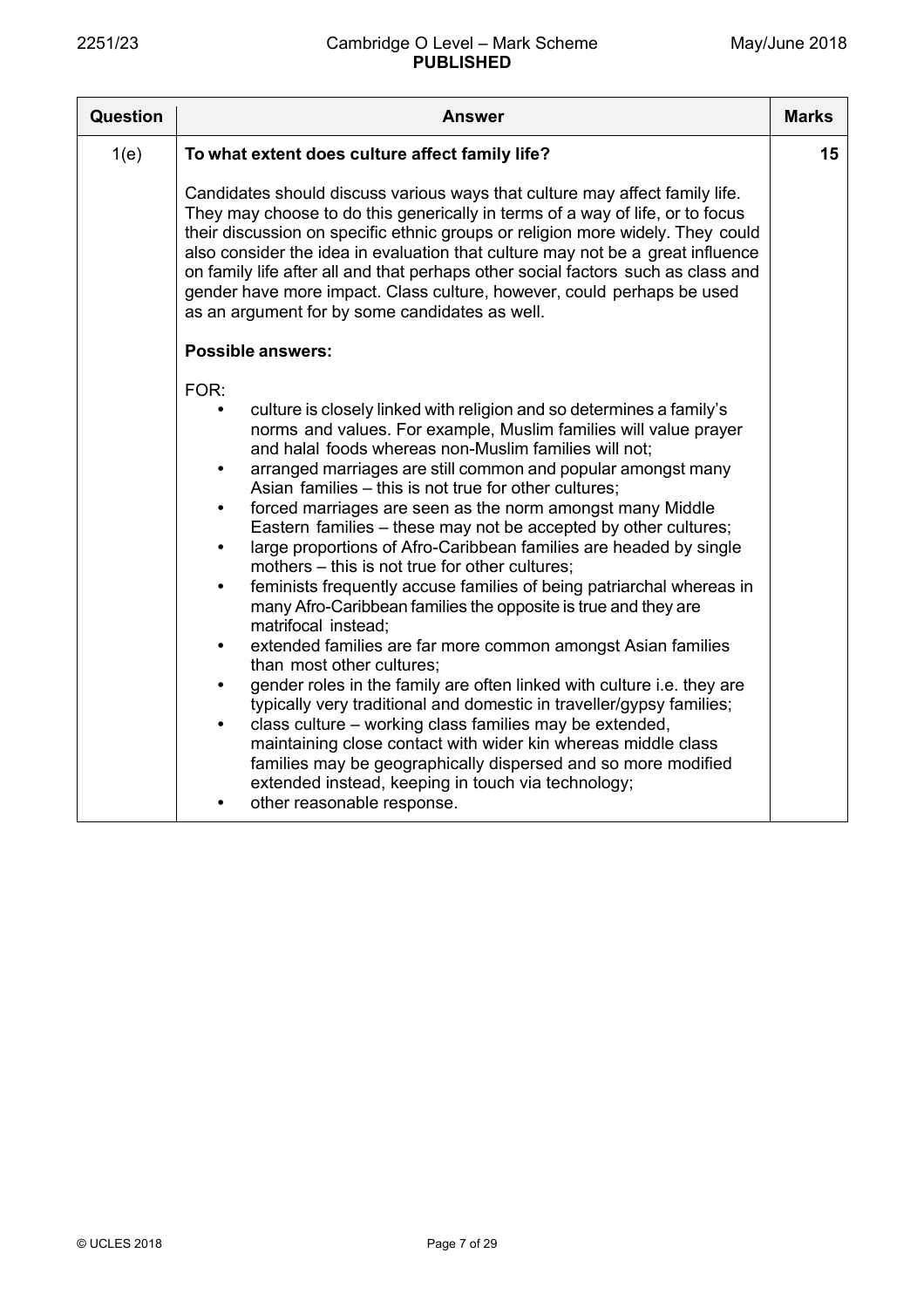| <b>Question</b> | <b>Answer</b>                                                                                                                                                                                                                                                                                                                                                                                                                                                                                                                                                                                                                                                                                                                                                                                                                                                                                                                                                                                                                                                                                                                                                                                                                                                                                                                                                                                                                                                                                                                                    | <b>Marks</b> |
|-----------------|--------------------------------------------------------------------------------------------------------------------------------------------------------------------------------------------------------------------------------------------------------------------------------------------------------------------------------------------------------------------------------------------------------------------------------------------------------------------------------------------------------------------------------------------------------------------------------------------------------------------------------------------------------------------------------------------------------------------------------------------------------------------------------------------------------------------------------------------------------------------------------------------------------------------------------------------------------------------------------------------------------------------------------------------------------------------------------------------------------------------------------------------------------------------------------------------------------------------------------------------------------------------------------------------------------------------------------------------------------------------------------------------------------------------------------------------------------------------------------------------------------------------------------------------------|--------------|
| 1(e)            | <b>AGAINST:</b><br>in post-modern societies, culture has little relevance in terms of<br>family life as this is down to individual choices and decisions;<br>social class may be a more important factor than culture in terms of<br>$\bullet$<br>family life e.g. wealthier families typically pay others to do domestic<br>work for them;<br>gender may be more important than culture in terms of family life<br>$\bullet$<br>e.g. conjugal roles are still segregated in many societies and women<br>typically have to perform the triple shift;<br>age may be more important than culture in terms of family life e.g.<br>$\bullet$<br>different generations have different interests and lifestyles and<br>these will determine how a family is organised, not culture;<br>categorising families and individuals into broad cultures such as<br>$\bullet$<br>'Asian' and 'white' is of little use as this merely provides a<br>generalised and stereotypical picture of family life that is often<br>untrue;<br>secularisation has led to a decline in religious values and beliefs<br>$\bullet$<br>therefore meaning religious cultures no longer have such an<br>influence on family life;<br>other reasonable response.<br>$\bullet$                                                                                                                                                                                                                                                                                                    |              |
|                 | Band 0 [0 marks]<br>No creditworthy response.<br><b>Band 1 [1-4 marks]</b><br>Answers in this band may be vague and largely based on common sense<br>showing limited knowledge of whether culture affects family life. Use of<br>sociological terms or concepts is very unlikely. Responses may be short,<br>undeveloped and one-sided, e.g. Culture means families are different to each<br>other OR Asian families are bigger. Lower in the band (1-2 marks) expect<br>one or two weak points. Higher in the band (3-4 marks) candidates may offer<br>more than two points or provide a weak definition of key terms, e.g. culture<br>is a person's ethnicity and religion, in the question.<br><b>Band 2 [5-8 marks]</b><br>In this band candidates will show some basic knowledge of whether culture<br>affects family life. Alternatively, they may offer an answer which is list-like in<br>nature but there will be no real attempt to assess the issues raised by the<br>question. There may be limited/some use of sociological terms or concepts.<br>Responses may be underdeveloped and lack range. Answers may be<br>simplistic and two-sided responses are unlikely e.g. Culture affects family<br>life because single mothers are found a lot in Afro-Caribbean families but<br>are not common in Asian families. OR Whilst some cultures, white British for<br>example, typically live in small families such as nuclear, extended families are<br>still common amongst Asian families, etc. Lower in the band, the response will |              |
|                 | be rather narrow in the points covered and there will be little development.<br>Higher in the band, more points will be covered and there will be limited<br>development of some points. Alternatively, a list-like answer with little<br>development covering both sides of the argument may score up to 8 marks.<br>A one-sided answer cannot score higher than 8 marks.                                                                                                                                                                                                                                                                                                                                                                                                                                                                                                                                                                                                                                                                                                                                                                                                                                                                                                                                                                                                                                                                                                                                                                       |              |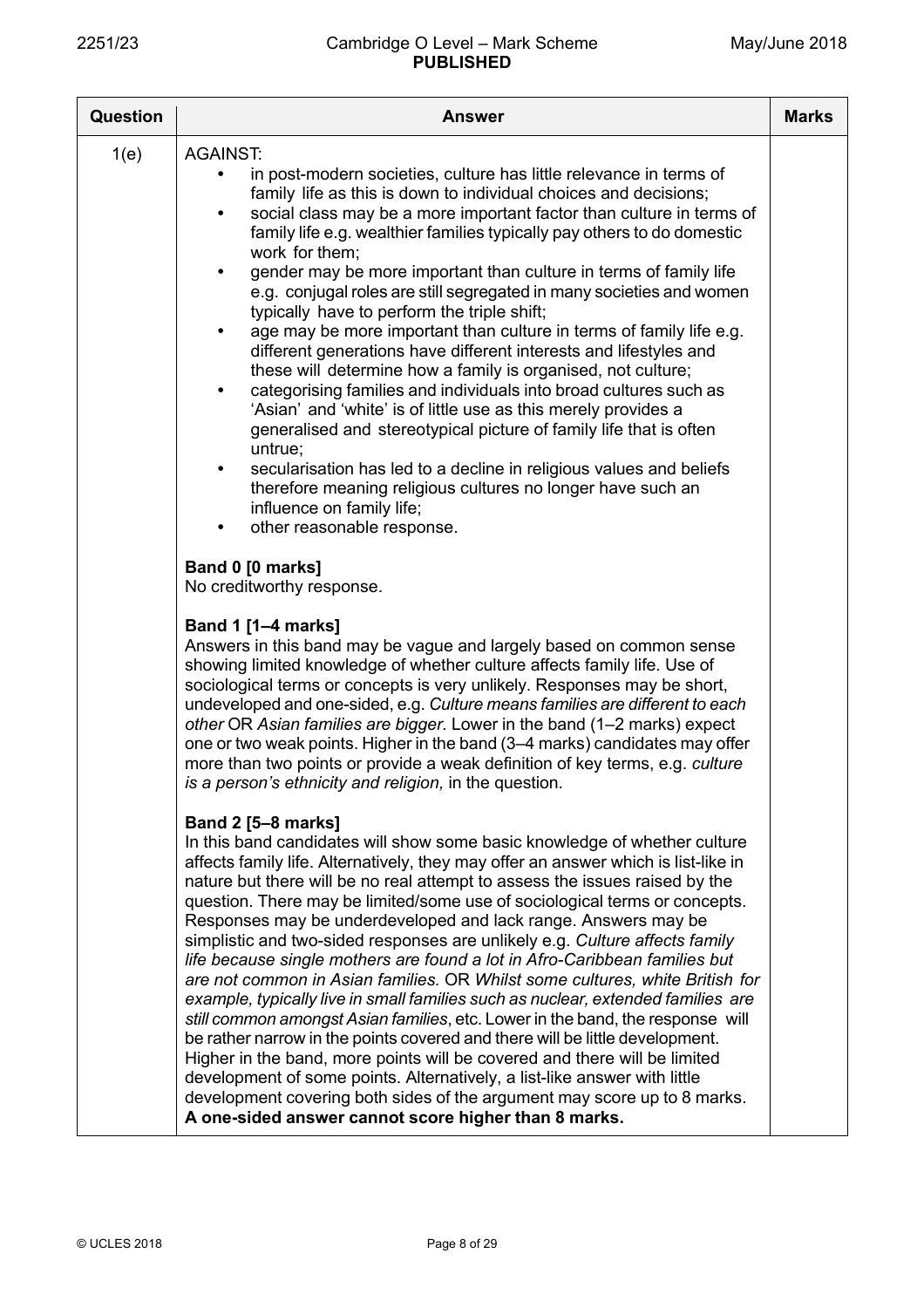| Question | Answer                                                                                                                                                                                                                                                                                                                                                                                                                                                                                                                                                                                                                                                                                                                                                                                                                                                                                                                                                                                                                                                                                                                                                                                                                                                                                                                                                         | <b>Marks</b> |
|----------|----------------------------------------------------------------------------------------------------------------------------------------------------------------------------------------------------------------------------------------------------------------------------------------------------------------------------------------------------------------------------------------------------------------------------------------------------------------------------------------------------------------------------------------------------------------------------------------------------------------------------------------------------------------------------------------------------------------------------------------------------------------------------------------------------------------------------------------------------------------------------------------------------------------------------------------------------------------------------------------------------------------------------------------------------------------------------------------------------------------------------------------------------------------------------------------------------------------------------------------------------------------------------------------------------------------------------------------------------------------|--------------|
| 1(e)     | <b>Band 3 [9-12 marks]</b><br>Answers in this band will show good sociological knowledge and<br>understanding of whether culture affects family life. Sociological terms and<br>concepts will be used with greater accuracy and/or frequency. For the most<br>part, answers will be well-developed, focused on the question and there will<br>be a range of points presented. Candidates may say that e.g. Despite culture<br>being a relevant factor for many families, a lot of ethnic minority families have<br>adapted to the norms and values of the country they live in and so adopt a<br>rather more hybrid approach to family life. This may be shown through the<br>food they eat, dress codes and customs. OR Culture is an important factor<br>to consider when looking at family life. In South Asian families, for example,<br>divorce rates are very low and arranged marriages organised by experienced<br>and caring family members are thought to be a key reason for this. In Western<br>societies, however, arranged marriages are not valued and divorce rates are<br>high. There will be a two-sided response but this may be unbalanced. At the<br>bottom of the band, candidates may provide a narrower range of well-<br>developed points. At the top of the band, expect a wider range of points and<br>clear focus on the question. |              |
|          | Band 4 [13-15 marks]<br>Answers in this band will show excellent knowledge and understanding of<br>whether culture affects family life. There will be a strong grasp of the argument<br>as well as accurate and frequent use of sociological terms and concepts.<br>Answers will be well-developed, clearly focused on the question and discuss<br>a wide range of points. Responses will be two-sided and balanced. At the<br>bottom of the band (13 marks) the answer may lack a specific conclusion.<br>Higher in the band, there will be a clear attempt to offer an assessment of<br>the 'To what extent?' part of the question through a focused conclusion.<br>Candidates should show consideration of points for and against the idea of<br>culture affecting family life, citing some of the examples given.                                                                                                                                                                                                                                                                                                                                                                                                                                                                                                                                          |              |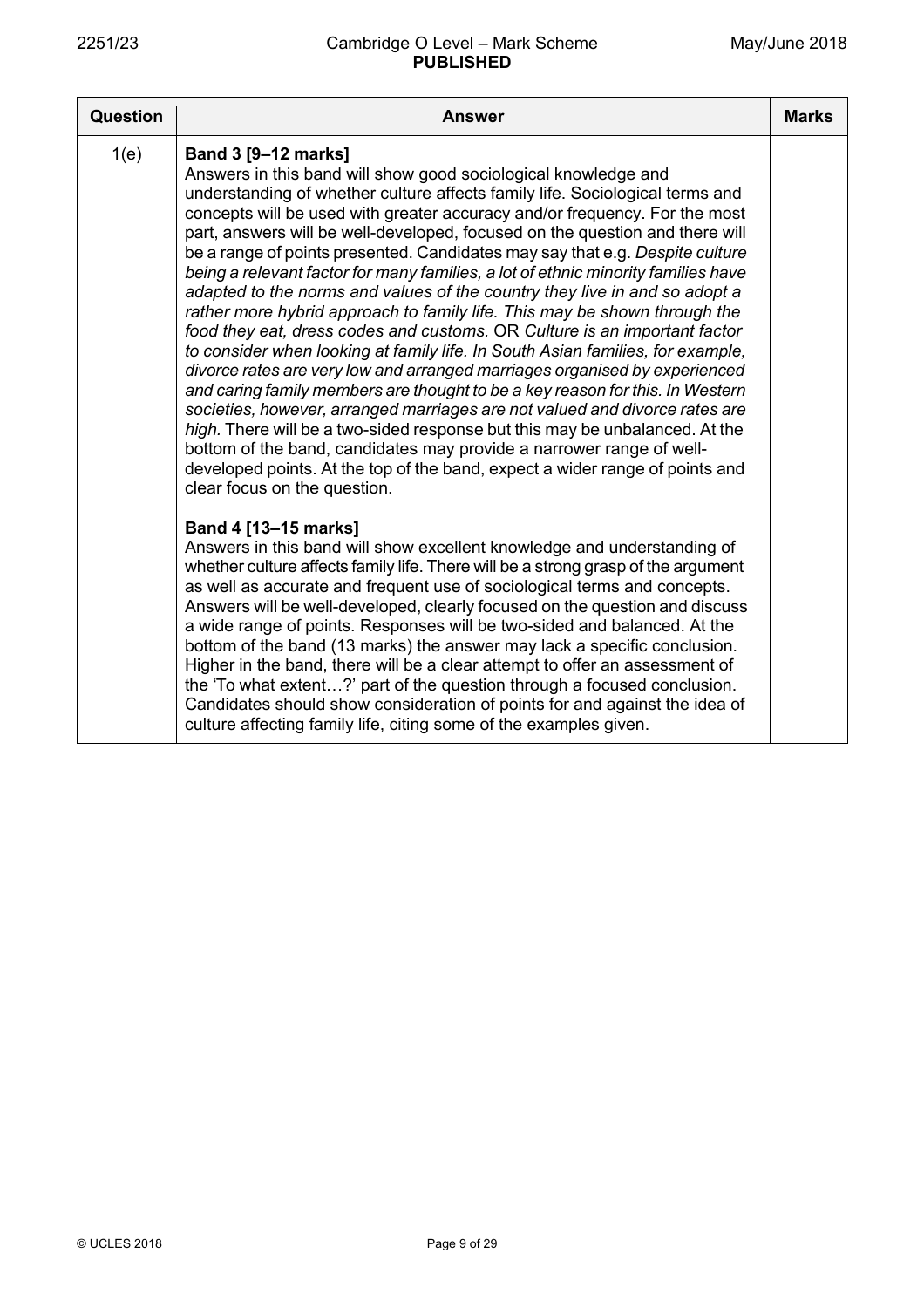| Question | <b>Answer</b>                                                                                                                                                                                                                                                                                                                                                                                                                                                                                                                                                                                                                                                                                                                                                                                                                                                                                                                                                                                                                                                                                                                                                                                                                                             | <b>Marks</b>   |
|----------|-----------------------------------------------------------------------------------------------------------------------------------------------------------------------------------------------------------------------------------------------------------------------------------------------------------------------------------------------------------------------------------------------------------------------------------------------------------------------------------------------------------------------------------------------------------------------------------------------------------------------------------------------------------------------------------------------------------------------------------------------------------------------------------------------------------------------------------------------------------------------------------------------------------------------------------------------------------------------------------------------------------------------------------------------------------------------------------------------------------------------------------------------------------------------------------------------------------------------------------------------------------|----------------|
| 2(a)     | What is meant by the term 'elaborated code'?                                                                                                                                                                                                                                                                                                                                                                                                                                                                                                                                                                                                                                                                                                                                                                                                                                                                                                                                                                                                                                                                                                                                                                                                              | $\overline{2}$ |
|          | One mark for partial definition, e.g. talking posh.<br>Two marks for clear definition, e.g. a formal, detailed type of language<br>required in examinations and the education system.                                                                                                                                                                                                                                                                                                                                                                                                                                                                                                                                                                                                                                                                                                                                                                                                                                                                                                                                                                                                                                                                     |                |
| 2(b)     | Describe two ways that schools can affect educational achievement.                                                                                                                                                                                                                                                                                                                                                                                                                                                                                                                                                                                                                                                                                                                                                                                                                                                                                                                                                                                                                                                                                                                                                                                        | 4              |
|          | Candidates may choose to answer the question by referring to general ways<br>or may choose to focus on particular types of schools to make their points.                                                                                                                                                                                                                                                                                                                                                                                                                                                                                                                                                                                                                                                                                                                                                                                                                                                                                                                                                                                                                                                                                                  |                |
|          | <b>Possible answers:</b><br>private schools are thought to have better facilities, smaller class<br>sizes and better teachers than state schools;<br>the hidden and/or ethnocentric curriculum in schools may affect<br>$\bullet$<br>educational achievement;<br>teacher labelling in schools may lead to either a self-fulfilling<br>$\bullet$<br>prophecy or the halo effect;<br>setting and streaming in schools may affect educational<br>$\bullet$<br>achievement:<br>the use of the elaborated code in schools may benefit or hinder<br>$\bullet$<br>some students i.e. ethnic minorities/the working class;<br>schools are where some subcultures form i.e. anti-school/pro-<br>$\bullet$<br>school and so this may affect educational achievement;<br>attending a poor school in a deprived area may negatively affect<br>$\bullet$<br>educational achievement;<br>comprehensive schools are open to all students and functionalists<br>$\bullet$<br>believe are part of the meritocratic system meaning they allow all<br>students to achieve their potential;<br>other reasonable response.<br>٠<br>One mark for each point correctly identified (up to maximum of two).<br>One mark for each point that is developed (up to a maximum of two). |                |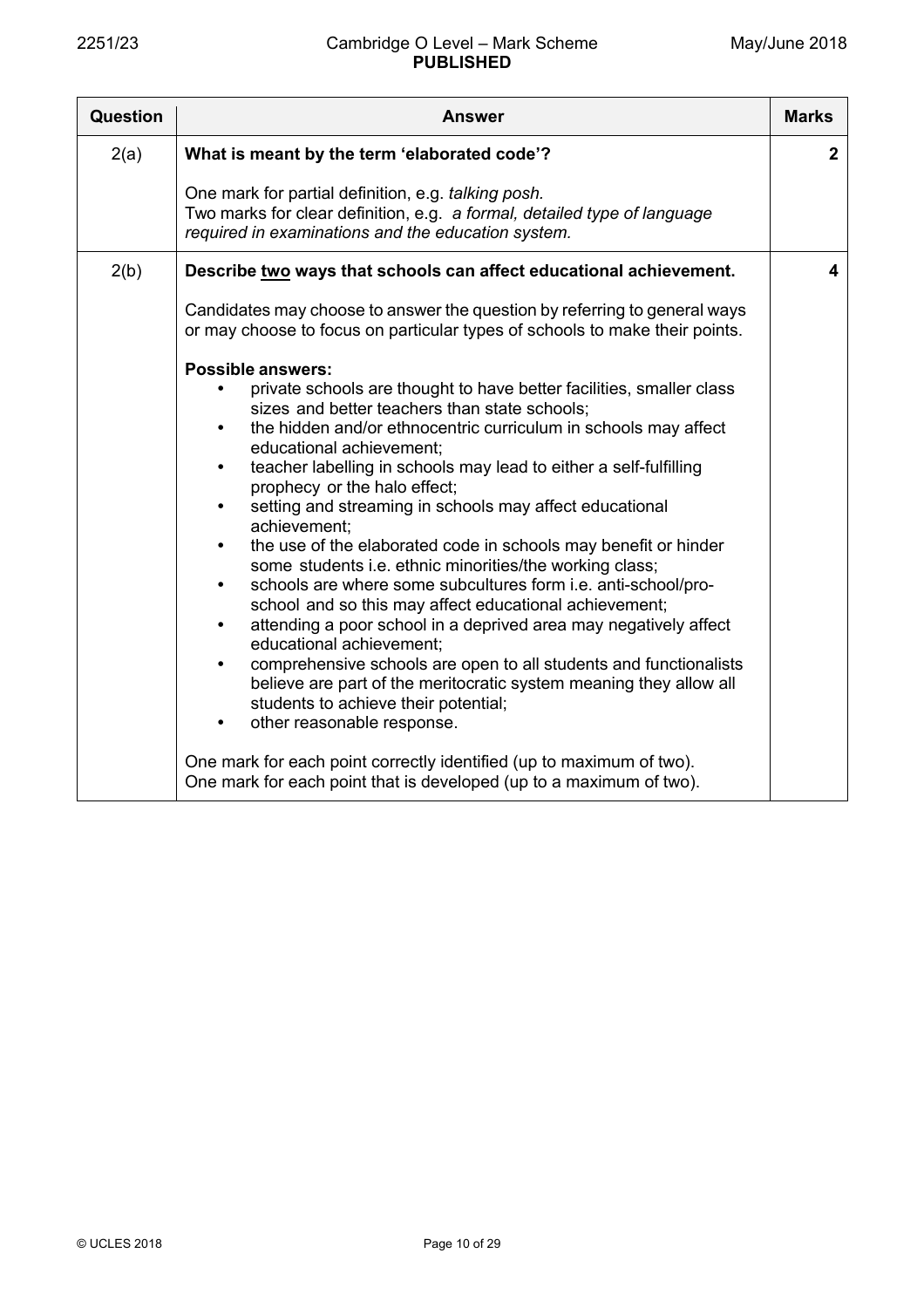| <b>Question</b> | <b>Answer</b>                                                                                                                                                                                                                                                                                                                                                                                                                                                                                                                                                                                                                                                                                                                                                                                                                                                                                                                                                                                                                                                                                                                                         | <b>Marks</b> |
|-----------------|-------------------------------------------------------------------------------------------------------------------------------------------------------------------------------------------------------------------------------------------------------------------------------------------------------------------------------------------------------------------------------------------------------------------------------------------------------------------------------------------------------------------------------------------------------------------------------------------------------------------------------------------------------------------------------------------------------------------------------------------------------------------------------------------------------------------------------------------------------------------------------------------------------------------------------------------------------------------------------------------------------------------------------------------------------------------------------------------------------------------------------------------------------|--------------|
| 2(c)            | Explain how members of anti-school sub-cultures are different to other<br>students in schools.<br>Answers may focus on general characteristics of anti-school sub-cultures or<br>may choose to discuss specific anti-school sub-cultures that they have<br>studied.                                                                                                                                                                                                                                                                                                                                                                                                                                                                                                                                                                                                                                                                                                                                                                                                                                                                                   | 6            |
|                 | <b>Possible answers:</b><br>they may display hyper masculinity - exaggerating male qualities<br>such as toughness;<br>may be formed through resistance to a perceived injustice i.e.<br>$\bullet$<br>racism;<br>may be characterised by students who do not value education and<br>$\bullet$<br>therefore do not aspire to achieve academically;<br>status frustration - students in anti-school sub-cultures may be<br>$\bullet$<br>looking for status that they don't get in mainstream society;<br>high rates of truancy and absenteeism;<br>$\bullet$<br>behaviour that does not conform to school expectations i.e. being<br>$\bullet$<br>cheeky to the teacher, not completing work, etc.;<br>often being openly racist and/or sexist;<br>$\bullet$<br>being involved in delinquency and crime both in and outside school;<br>$\bullet$<br>despising pupils who work and try hard at school;<br>Willis, 'The Lads', working class boys who rebelled against the<br>$\bullet$<br>school and wanted to 'have a laugh';<br>they do not respect authority or conform to school rules or<br>$\bullet$<br>expectations;<br>other reasonable response. |              |
|                 | Band 0 [0 marks]<br>No creditworthy response.<br>Band 1 [1-3 marks]<br>Answers in this band will show only a limited awareness of how members of<br>anti-school sub-cultures are different to most students in school and may talk<br>about e.g. They don't follow the rules OR They truant from school.<br>Responses may be short and un/under developed. At the bottom of the band<br>(1 mark) expect one weak point. Higher in the band (2-3 marks) candidates<br>may offer more than one weak point, but there may be a tendency towards<br>simplistic answers, engaging with sociological ideas without using sociological<br>language.                                                                                                                                                                                                                                                                                                                                                                                                                                                                                                          |              |
|                 | Band 2 [4-6 marks]<br>A clear and accurate explanation, showing good sociological knowledge and<br>understanding of how members of anti-school sub-cultures are different to<br>most students in school. Sociological terms and concepts should be expected<br>e.g. Members of anti-school sub-cultures are typically characterised by being<br>male, working class and from an ethnic minority. They may join these small<br>groups as a result of teachers labelling them as failures, so as a form of<br>resistance. Many suffer from status frustration in wider society. This would<br>be followed by explanation of factors leading to this. At the bottom of the<br>band, the range of points covered may be narrow or lack detail. Higher in<br>the band, answers will cover more than one factor in a well-developed way<br>or cover several factors in less detail.                                                                                                                                                                                                                                                                         |              |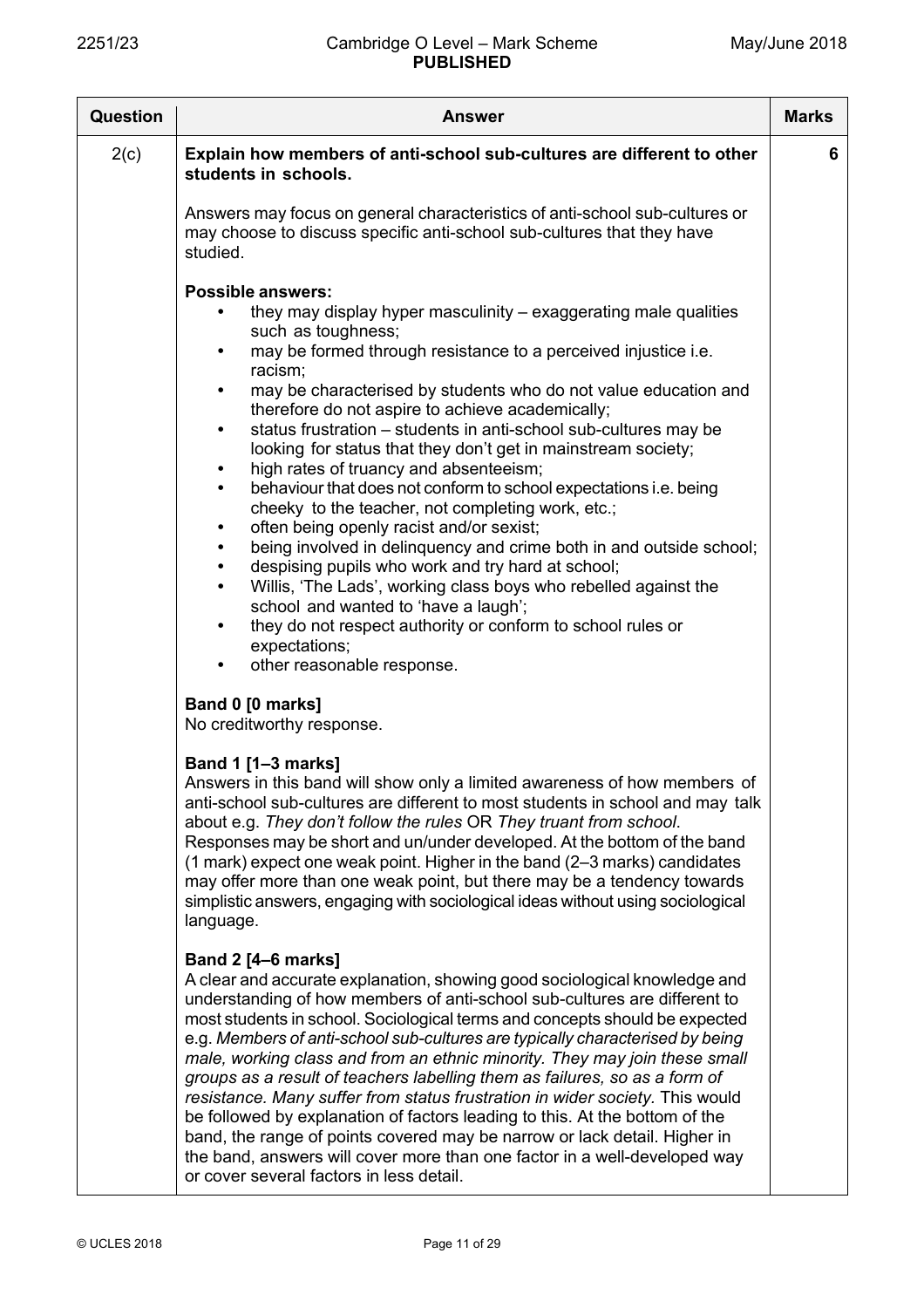| <b>Question</b> | Answer                                                                                                                                                                                                                                                                                                                                                                                                                                                                                                                                                                                                                                                                                                                                                                                                                                                                                                                                                                                                                                                                                    | <b>Marks</b> |
|-----------------|-------------------------------------------------------------------------------------------------------------------------------------------------------------------------------------------------------------------------------------------------------------------------------------------------------------------------------------------------------------------------------------------------------------------------------------------------------------------------------------------------------------------------------------------------------------------------------------------------------------------------------------------------------------------------------------------------------------------------------------------------------------------------------------------------------------------------------------------------------------------------------------------------------------------------------------------------------------------------------------------------------------------------------------------------------------------------------------------|--------------|
| 2(d)            | Explain why home factors can affect educational achievement.                                                                                                                                                                                                                                                                                                                                                                                                                                                                                                                                                                                                                                                                                                                                                                                                                                                                                                                                                                                                                              | 8            |
|                 | Candidates may talk generally about home factors or may link these<br>specifically with educational achievement according to gender, ethnicity,<br>social class, etc.                                                                                                                                                                                                                                                                                                                                                                                                                                                                                                                                                                                                                                                                                                                                                                                                                                                                                                                     |              |
|                 | <b>Possible answers:</b><br>material factors such as money, number of rooms in a house, poor<br>diet, etc.;<br>cultural factors such as how much education is valued, cultural<br>$\bullet$<br>deprivation e.g. not having books at home;<br>linguistic codes from the home such as speaking elaborated or<br>$\bullet$<br>restricted codes or a different first language to the majority;<br>cultural capital (or lack of it) - knowledge, books, classical music,<br>$\bullet$<br>$etc.$ ;<br>gender – differential socialisation/social control, etc., i.e. the<br>$\bullet$<br>bedroom culture - McRobbie and Garber;<br>social class – living in a deprived area with low aspirations at home;<br>$\bullet$<br>ethnicity – speaking a different language at home than that used in<br>$\bullet$<br>school, parents not being able to help with homework, liaise with<br>teachers, etc.;<br>the community and peer group an individual is a part of depending<br>$\bullet$<br>on their home may affect educational achievement e.g. gangs;<br>other reasonable response.<br>$\bullet$ |              |
|                 | Band 0 [0 marks]<br>No creditworthy response.                                                                                                                                                                                                                                                                                                                                                                                                                                                                                                                                                                                                                                                                                                                                                                                                                                                                                                                                                                                                                                             |              |
|                 | <b>Band 1 [1-3 marks]</b><br>Answers in this band will show only a limited awareness of why home factors<br>can affect educational achievement. A tendency to description is likely.<br>Responses may be short and undeveloped, e.g. Not having your own<br>bedroom to study quietly in stated without explanation. Sociological terms<br>and concepts are unlikely to be used. At the bottom of the band (1 mark)<br>expect one weak point. Higher in the band (2-3 marks) candidates may offer<br>more than one weak point.                                                                                                                                                                                                                                                                                                                                                                                                                                                                                                                                                             |              |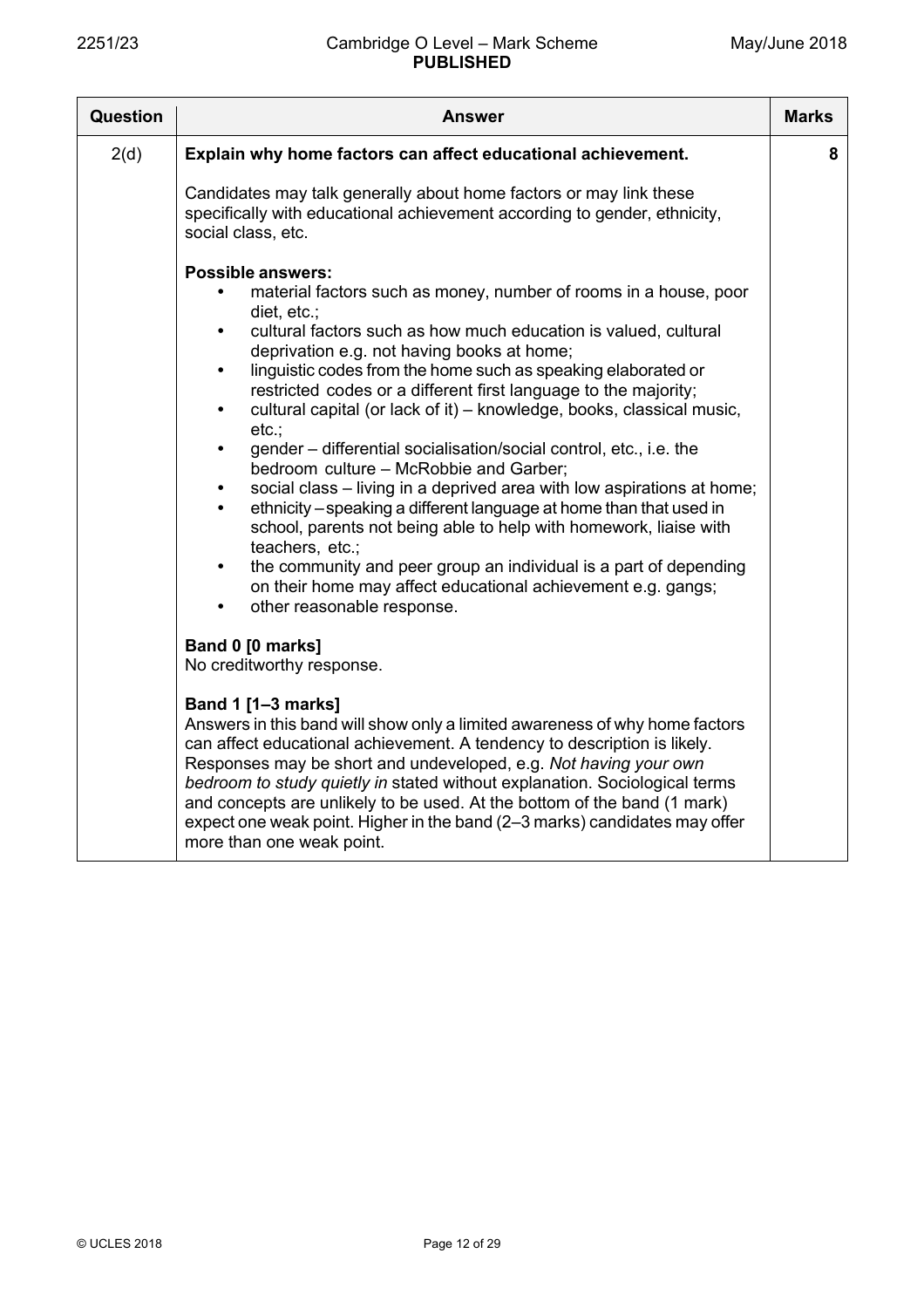| Question | Answer                                                                                                                                                                                                                                                                                                                                                                                                                                                                                                                                                                                                                                                                                                                                                                                                                                                                                                                                                                                                                                                                                  | <b>Marks</b> |
|----------|-----------------------------------------------------------------------------------------------------------------------------------------------------------------------------------------------------------------------------------------------------------------------------------------------------------------------------------------------------------------------------------------------------------------------------------------------------------------------------------------------------------------------------------------------------------------------------------------------------------------------------------------------------------------------------------------------------------------------------------------------------------------------------------------------------------------------------------------------------------------------------------------------------------------------------------------------------------------------------------------------------------------------------------------------------------------------------------------|--------------|
| 2(d)     | <b>Band 2 [4-6 marks]</b><br>Answers in this band will show basic sociological knowledge and<br>understanding of why home factors can affect educational achievement.<br>Responses may be underdeveloped and lacking in range, e.g. If parents at<br>home do not value education then it is unlikely that they will push their children<br>to succeed and do well meaning that the children may under-perform at<br>school, etc. At the bottom of the band, candidates are unlikely to use<br>sociological terms and concepts accurately. Higher in the band, candidates<br>may be beginning to use sociological terms and concepts with greater<br>accuracy. However, some aspects of the answer may only be partially<br>developed/explained.<br><b>Band 3 [7-8 marks]</b><br>Answers in this band will show good sociological knowledge and<br>understanding of why home factors can affect educational achievement and<br>will be well-developed and explained, e.g. Girls and boys are often socialised<br>very differently and this may affect educational achievement. Girls are |              |
|          | canalised to be passive and often form a bedroom culture where studying is<br>both highly valued and the norm. Boys, on the other hand, will spend more<br>time outside of the home with their peer group and will be less likely to value<br>studying at school. They can then expand on the explanation of this and<br>other factors as necessary. Sociological terms and concepts will be used<br>accurately overall. Answers will be well focused on the question and there<br>will be a range of reasons presented. At the top of the band explanations will<br>be clear throughout.                                                                                                                                                                                                                                                                                                                                                                                                                                                                                               |              |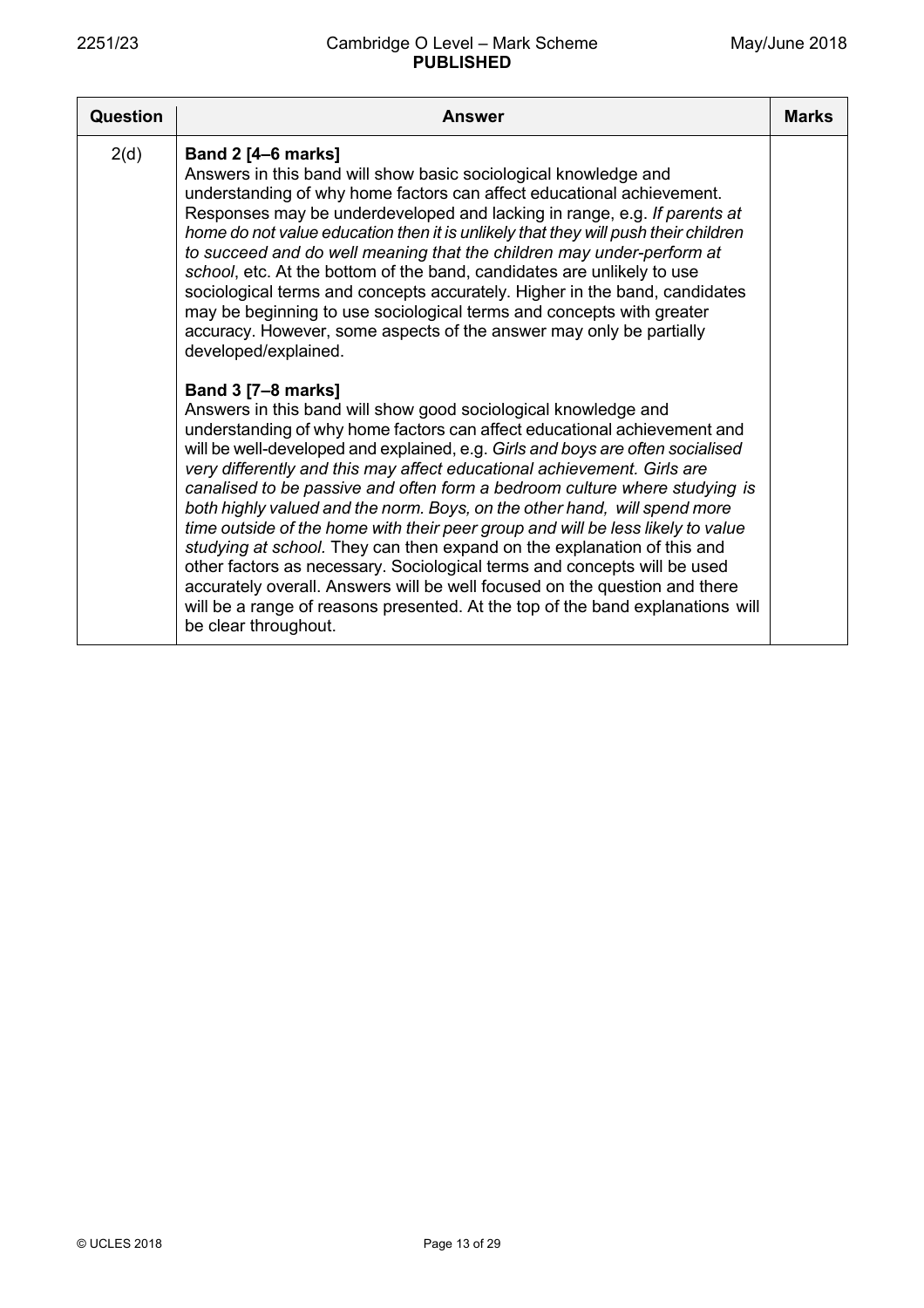| <b>Question</b> | Answer                                                                                                                                                                                                                                                                                                                                                                                                                                                                                                                                                                                                                                                                                                                                                                                                                                                                                                                                                                                                                                                                                                                                                                                                                                                                                                                                     | <b>Marks</b> |
|-----------------|--------------------------------------------------------------------------------------------------------------------------------------------------------------------------------------------------------------------------------------------------------------------------------------------------------------------------------------------------------------------------------------------------------------------------------------------------------------------------------------------------------------------------------------------------------------------------------------------------------------------------------------------------------------------------------------------------------------------------------------------------------------------------------------------------------------------------------------------------------------------------------------------------------------------------------------------------------------------------------------------------------------------------------------------------------------------------------------------------------------------------------------------------------------------------------------------------------------------------------------------------------------------------------------------------------------------------------------------|--------------|
| 2(e)            | To what extent is education a successful agency of social control?                                                                                                                                                                                                                                                                                                                                                                                                                                                                                                                                                                                                                                                                                                                                                                                                                                                                                                                                                                                                                                                                                                                                                                                                                                                                         | 15           |
|                 | Candidates are likely to discuss both agencies and processes of social control<br>in their answer although this is not essential. The ability of education to use<br>both informal and formal methods of control may be discussed.                                                                                                                                                                                                                                                                                                                                                                                                                                                                                                                                                                                                                                                                                                                                                                                                                                                                                                                                                                                                                                                                                                         |              |
|                 | <b>Possible answers:</b>                                                                                                                                                                                                                                                                                                                                                                                                                                                                                                                                                                                                                                                                                                                                                                                                                                                                                                                                                                                                                                                                                                                                                                                                                                                                                                                   |              |
|                 | FOR:<br>negative sanctions e.g. detentions are used ensuring students<br>$\bullet$<br>conform;<br>positive sanctions such as rewards and praise are used to<br>$\bullet$<br>encourage students to work and try hard;<br>teachers can use formal measures to control and discipline<br>$\bullet$<br>students – these may be physical or instructive;<br>norms and values conveyed through the hidden curriculum present<br>٠<br>certain behaviours as normal and others as wrong - this<br>socialisation controls both behaviour and thoughts;<br>the peer group can be a way of controlling pupils in school i.e.<br>$\bullet$<br>through peer pressure and sanctions;<br>setting and streaming can control students through determining<br>$\bullet$<br>how intelligent they are thought to be and therefore their access to<br>educational opportunities and stretch and challenge;<br>feminism – they see education as a form of patriarchal control e.g.<br>$\bullet$<br>through gendered subject choice;<br>Marxism - education promotes ruling class ideologies and<br>$\bullet$<br>normalises the inequalities in capitalism as fair and just;<br>functionalism – social control is an essential function of the<br>$\bullet$<br>education system, leading to social order and cohesion;<br>other reasonable response.<br>$\bullet$ |              |
|                 | <b>AGAINST:</b><br>too deterministic - students can reject the core norms and values of<br>school i.e. through an anti-school subculture;<br>schools increasingly encourage critical thinking and freedom of<br>$\bullet$<br>thought through their coverage of topical and often controversial<br>issues;<br>students do not have to live up to teacher labelling - they can also<br>$\bullet$<br>reject it and determine their own path – a self-negating prophecy;<br>now that physical and corporal punishment is outlawed in many<br>$\bullet$<br>countries, the ability of schools to control their pupils is limited;<br>primary agents of social control may be more effective as they<br>$\bullet$<br>spend longer with children and are with them from an earlier age;<br>other agencies of secondary socialisation (e.g. media, workplace)<br>$\bullet$<br>may be more effective or just as effective as a means of social<br>control;<br>other reasonable response.                                                                                                                                                                                                                                                                                                                                                             |              |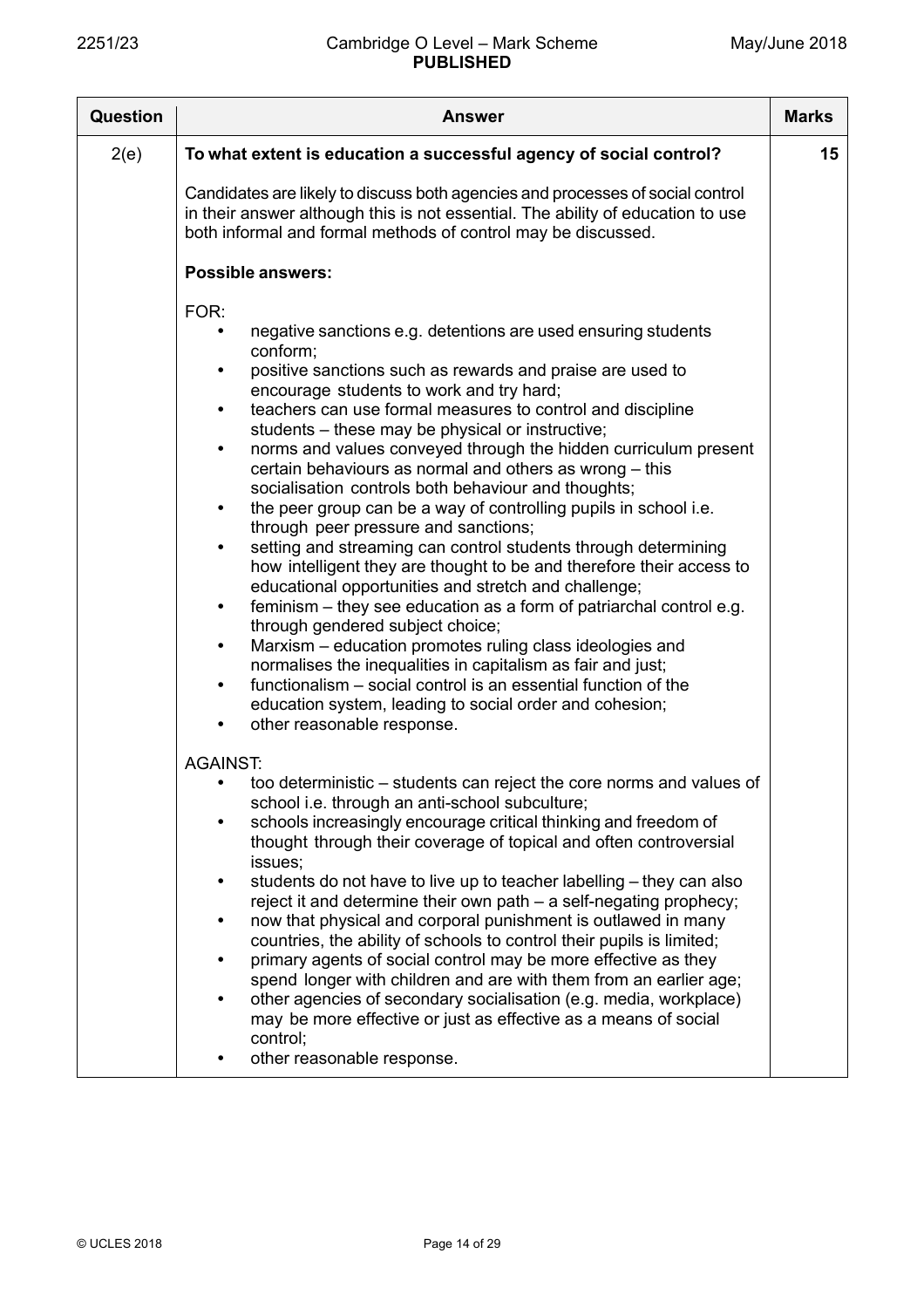| <b>Question</b> | <b>Answer</b>                                                                                                                                                                                                                                                                                                                                                                                                                                                                                                                                                                                                                                                                                                       | <b>Marks</b> |
|-----------------|---------------------------------------------------------------------------------------------------------------------------------------------------------------------------------------------------------------------------------------------------------------------------------------------------------------------------------------------------------------------------------------------------------------------------------------------------------------------------------------------------------------------------------------------------------------------------------------------------------------------------------------------------------------------------------------------------------------------|--------------|
| 2(e)            | Band 0 [0 marks]<br>No creditworthy response.<br><b>Band 1 [1-4 marks]</b><br>Answers in this band may be vague and largely based on common sense<br>showing limited knowledge of whether education is a successful agency of<br>social control. Use of sociological terms or concepts is very unlikely.<br>Responses may be short, undeveloped and one-sided, e.g. Education teaches<br>children discipline and respect. If students misbehave in school then they                                                                                                                                                                                                                                                 |              |
|                 | get punished. Lower in the band (1–2 marks) expect one or two weak points.<br>Higher in the band (3–4 marks) candidates may offer more than two points<br>or provide a weak definition of key terms, e.g. Agencies of social control are<br>the things like the family that tell us what to do, in the question.<br><b>Band 2 [5-8 marks]</b><br>In this band candidates will show some basic knowledge of whether education<br>is a successful agency of social control. Alternatively, they may offer an<br>answer which is list-like in nature but there will be no real attempt to assess<br>the issues raised by the question. There may be limited/some use of                                                |              |
|                 | sociological terms or concepts. Responses may be underdeveloped and<br>lack range. Answers may be simplistic and two-sided responses are unlikely<br>e.g. Schools use punishments such as detentions and letters home to teach<br>children that there are consequences to bad behaviour, etc. Lower in the<br>band, the response will be rather narrow in the points covered and there will<br>be little development. Higher in the band, more points will be covered and<br>there will be limited development of some points. Alternatively, a list-like<br>answer with little development covering both sides of the argument may<br>score up to 8 marks.<br>A one-sided answer cannot score higher than 8 marks. |              |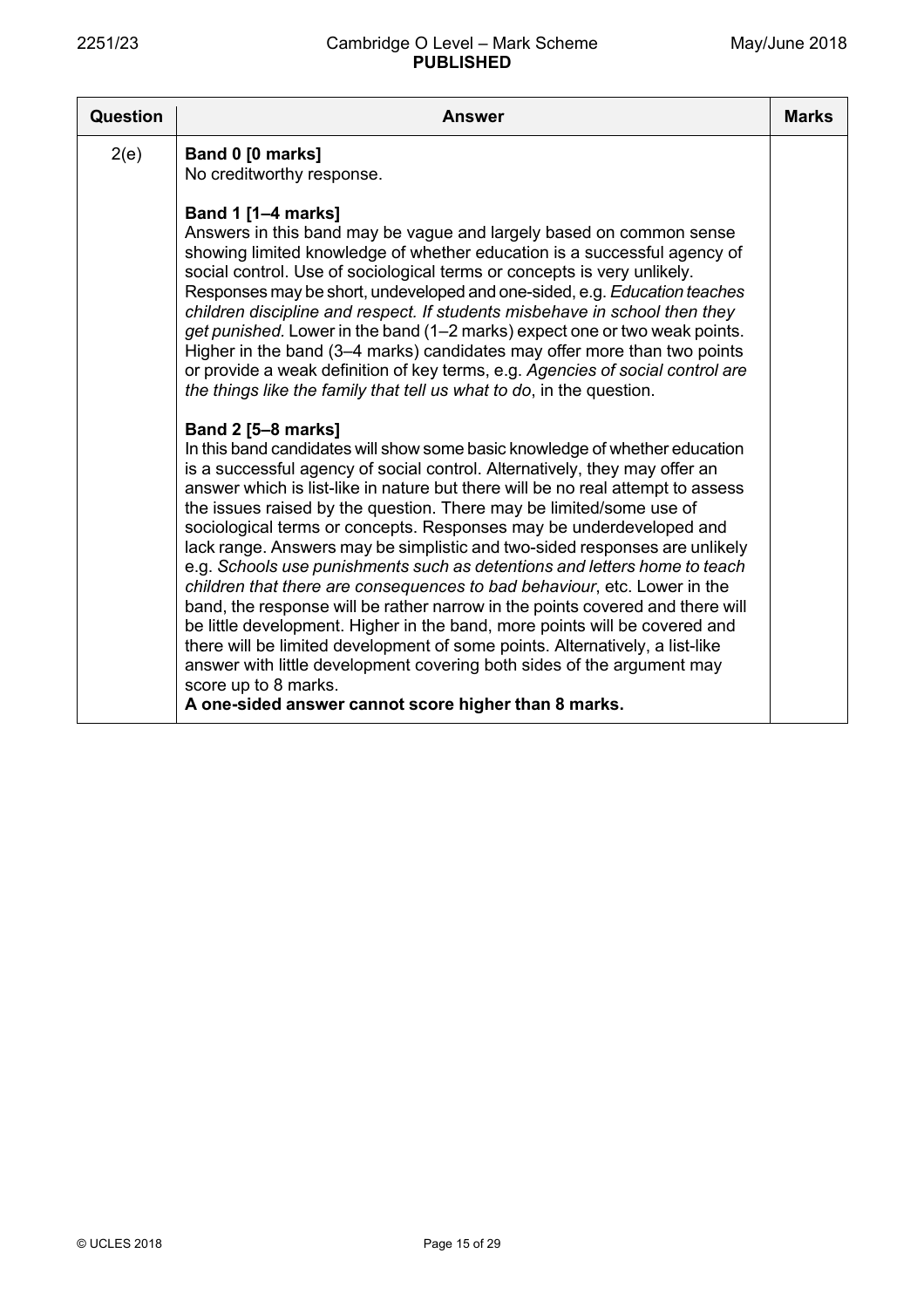| <b>Question</b> | <b>Answer</b>                                                                                                                                                                                                                                                                                                                                                                                                                                                                                                                                                                                                                                                                                                                                                                                                                                                                                                            | <b>Marks</b> |
|-----------------|--------------------------------------------------------------------------------------------------------------------------------------------------------------------------------------------------------------------------------------------------------------------------------------------------------------------------------------------------------------------------------------------------------------------------------------------------------------------------------------------------------------------------------------------------------------------------------------------------------------------------------------------------------------------------------------------------------------------------------------------------------------------------------------------------------------------------------------------------------------------------------------------------------------------------|--------------|
| 2(e)            | Band 3 [9-12 marks]<br>Answers in this band will show good sociological knowledge and<br>understanding of whether education is a successful agency of social control.<br>Sociological terms and concepts will be used with greater accuracy and/or<br>frequency. For the most part, answers will be well-developed, focused on the<br>question and there will be a range of points presented. Candidates may say<br>that e.g. Despite education using negative sanctions to ensure students<br>conform, primary agents such as the family may be more effective at social<br>control as they are with the individual for longer and from an earlier age.<br>There will be a two-sided response but this may be unbalanced. At the bottom<br>of the band, candidates may provide a narrower range of well-developed<br>points. At the top of the band, expect a wider range of points and clear focus<br>on the question. |              |
|                 | Band 4 [13-15 marks]<br>Answers in this band will show excellent knowledge and understanding of<br>whether education is a successful agency of social control. There will be a<br>strong grasp of the argument as well as accurate and frequent use of<br>sociological terms and concepts. Answers will be well-developed, clearly<br>focused on the question and discuss a wide range of points. Responses will<br>be two-sided and balanced. At the bottom of the band (13 marks), the answer<br>may lack a specific conclusion. Higher in the band, there will be a clear<br>attempt to offer an assessment of the 'To what extent?' part of the question<br>through a focused conclusion. Candidates should show consideration of<br>points for and against the idea of education being a successful agent of social<br>control, citing some of the examples given.                                                  |              |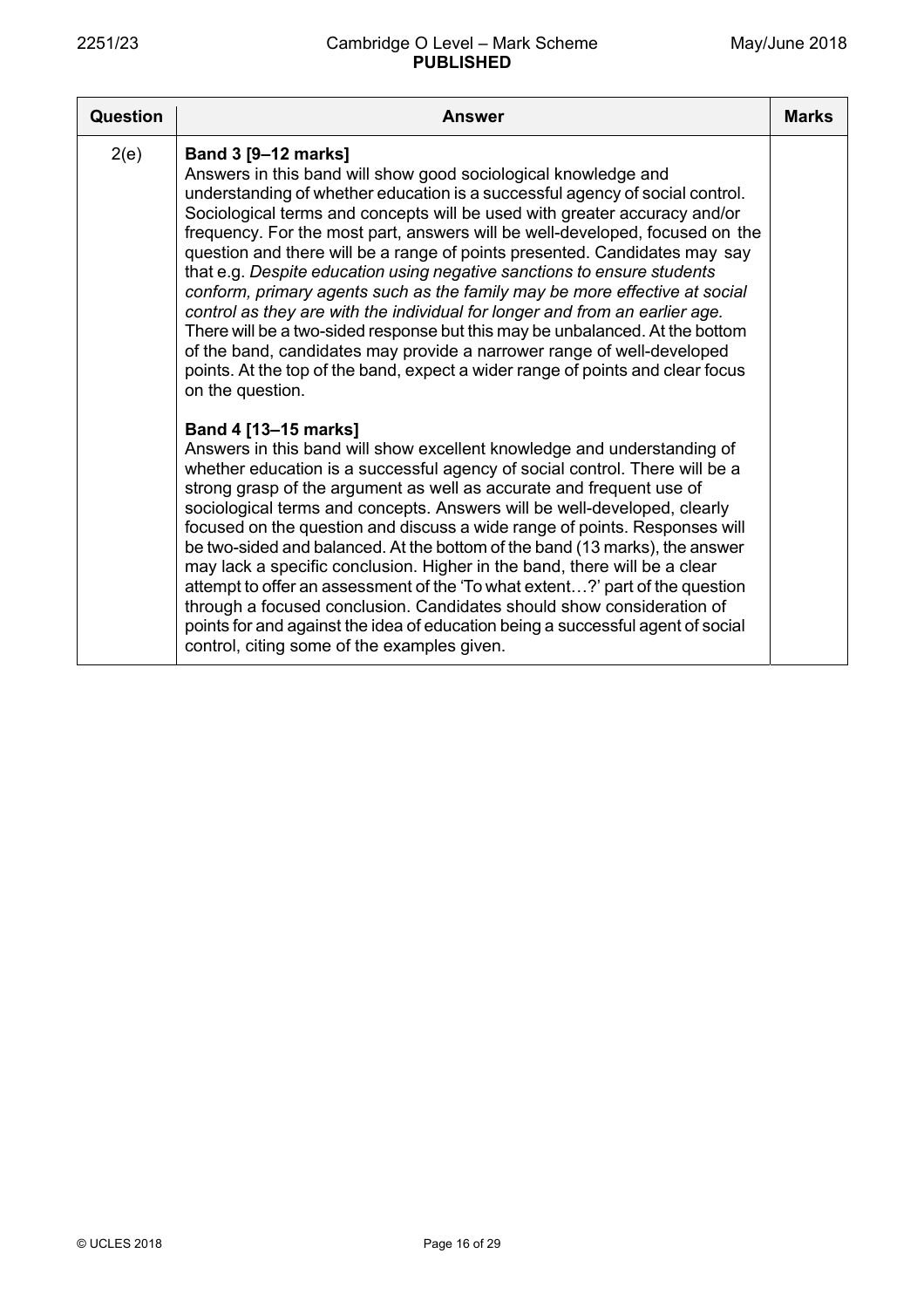| Question | <b>Answer</b>                                                                                                                                                                                                                                                                                                                                                                                                                                                                                                                                                                                                                                                                                 | <b>Marks</b> |
|----------|-----------------------------------------------------------------------------------------------------------------------------------------------------------------------------------------------------------------------------------------------------------------------------------------------------------------------------------------------------------------------------------------------------------------------------------------------------------------------------------------------------------------------------------------------------------------------------------------------------------------------------------------------------------------------------------------------|--------------|
| 3(a)     | What is meant by the term 'deviant career'?                                                                                                                                                                                                                                                                                                                                                                                                                                                                                                                                                                                                                                                   | $\mathbf{2}$ |
|          | One mark for partial definition, e.g. being a criminal.<br>Two marks for clear definition, e.g. when people labelled as 'deviant' have<br>legitimate opportunities blocked so they turn to crime as a source of income<br>and status.                                                                                                                                                                                                                                                                                                                                                                                                                                                         |              |
| 3(b)     | Describe two informal agencies of social control.                                                                                                                                                                                                                                                                                                                                                                                                                                                                                                                                                                                                                                             | 4            |
|          | Formal agencies must not be credited in any answers.                                                                                                                                                                                                                                                                                                                                                                                                                                                                                                                                                                                                                                          |              |
|          | <b>Possible answers:</b><br>the family - through positive and negative sanctions;<br>the education system – through, for example, the hidden<br>$\bullet$<br>curriculum;<br>the media – through role modelling, stereotyping and imitation;<br>the peer group – through things such as peer pressure, exclusion,<br>etc.;<br>religion – through expected codes of conduct and dress, sanctions,<br>etc.<br>the workplace - through re-socialisation into company norms, values<br>and expectations;<br>other reasonable response.<br>$\bullet$<br>One mark for each point correctly identified (up to maximum of two).<br>One mark for each point that is developed (up to a maximum of two). |              |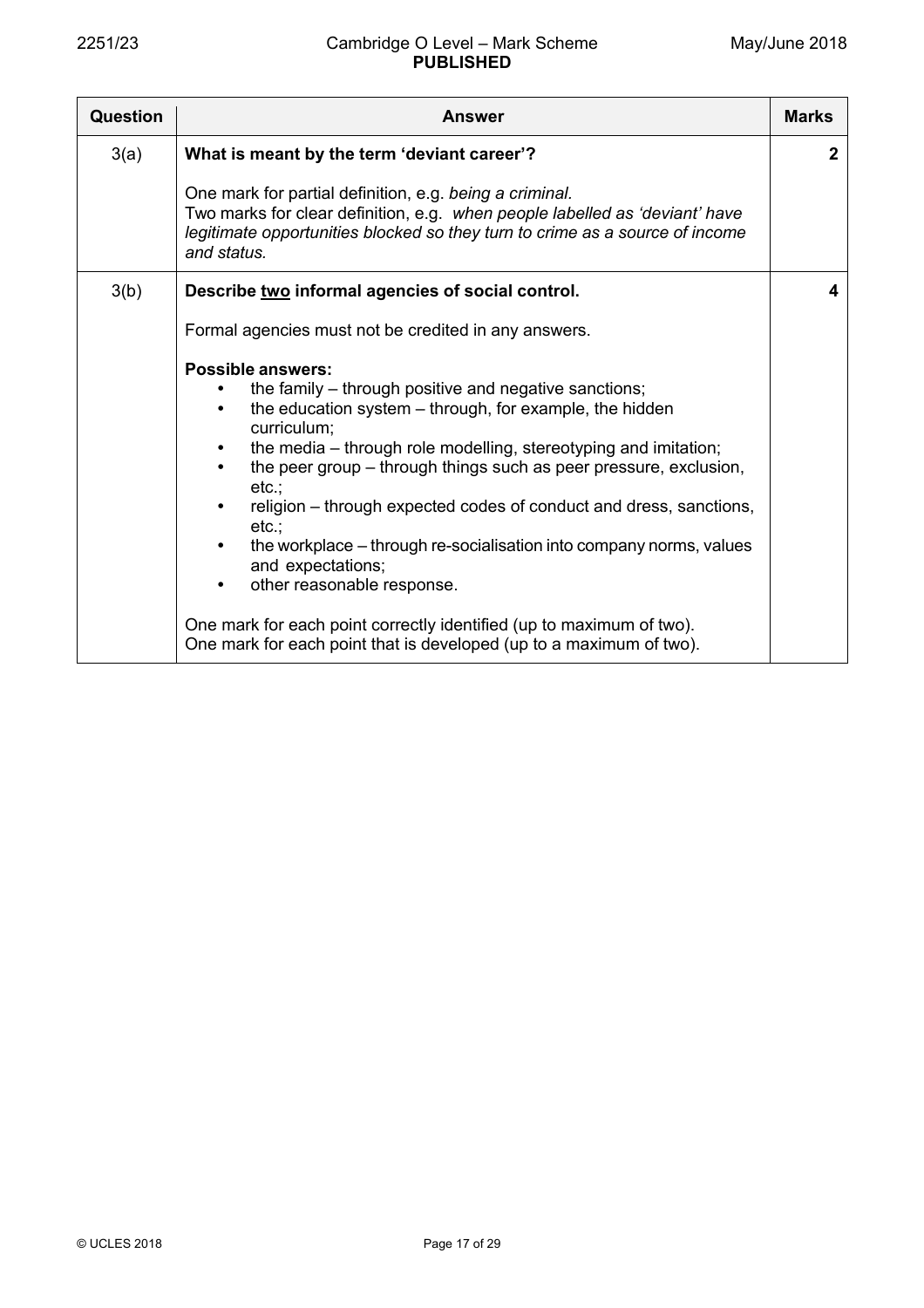| <b>Question</b> | <b>Answer</b>                                                                                                                                                                                                                                                                                                                                                                                                                                                                                                                                                                                                                                                                                                                                                                                                                        | <b>Marks</b> |
|-----------------|--------------------------------------------------------------------------------------------------------------------------------------------------------------------------------------------------------------------------------------------------------------------------------------------------------------------------------------------------------------------------------------------------------------------------------------------------------------------------------------------------------------------------------------------------------------------------------------------------------------------------------------------------------------------------------------------------------------------------------------------------------------------------------------------------------------------------------------|--------------|
| 3(c)            | Explain how crime is relative.                                                                                                                                                                                                                                                                                                                                                                                                                                                                                                                                                                                                                                                                                                                                                                                                       | 6.           |
|                 | Candidates need to show an understanding of the concept of 'relativity' here -<br>demonstrating that there is no one definition of crime and that it is therefore<br>socially constructed.<br><b>Possible answers:</b>                                                                                                                                                                                                                                                                                                                                                                                                                                                                                                                                                                                                               |              |
|                 | different cultures define crime differently e.g. it is illegal for Muslims<br>to drink alcohol;<br>definitions of crime vary over time e.g. it is now a crime in most<br>$\bullet$                                                                                                                                                                                                                                                                                                                                                                                                                                                                                                                                                                                                                                                   |              |
|                 | European counties to smoke in a public place;<br>different countries and societies define crime differently e.g. in<br>$\bullet$<br>America it is illegal to drink alcohol under the age of 21;                                                                                                                                                                                                                                                                                                                                                                                                                                                                                                                                                                                                                                      |              |
|                 | the role a person is playing can often determine whether something<br>$\bullet$<br>is perceived as a crime e.g. it is legal for a soldier to kill another<br>human being on the battlefield but this would be classed as murder<br>were a non-soldier to do it;                                                                                                                                                                                                                                                                                                                                                                                                                                                                                                                                                                      |              |
|                 | whether something is criminal or not may depend upon the situation<br>e.g. it would be a criminal offence to be naked in public but this is<br>perfectly acceptable in the privacy of your own home;<br>religious beliefs may determine whether something is criminal e.g.<br>$\bullet$<br>Muslim men are allowed more than one wife whereas for Christians                                                                                                                                                                                                                                                                                                                                                                                                                                                                          |              |
|                 | this would be defined as bigamy;<br>whether the perpetrator can be seen to be culpable or not may<br>decide whether the act is defined as criminal or not e.g. a person<br>with mental health issues or a mental disability;                                                                                                                                                                                                                                                                                                                                                                                                                                                                                                                                                                                                         |              |
|                 | other reasonable response.<br>Band 0 [0 marks]<br>No creditworthy response.                                                                                                                                                                                                                                                                                                                                                                                                                                                                                                                                                                                                                                                                                                                                                          |              |
|                 | <b>Band 1 [1-3 marks]</b><br>Answers in this band will show only a limited awareness of the concept of<br>relativity and may talk about e.g. People view crime differently. Responses<br>may be short and un/under developed. At the bottom of the band (1 mark)<br>expect one weak point. Higher in the band (2–3 marks) candidates may offer<br>more than one weak point, but there may be a tendency towards simplistic<br>answers, engaging with sociological ideas without using sociological<br>language.                                                                                                                                                                                                                                                                                                                      |              |
|                 | <b>Band 2 [4–6 marks]</b><br>A clear and accurate explanation, showing good sociological knowledge and<br>understanding of the relationship between crime and relativity, e.g. Crime is<br>relative because it is not a fixed term. One of the factors that affects whether<br>something is defined as a crime is who commits it and the role they are<br>playing. A policeman can physically restrain another human and use weapons<br>to control him/her. However, were a non-policeman to do this it would be a<br>criminal offence. This would be followed by explanation of factors leading to<br>this. At the bottom of the band, the range of points covered may be narrow or<br>lack detail. Higher in the band, answers will cover more than one factor in a<br>well-developed way or cover several factors in less detail. |              |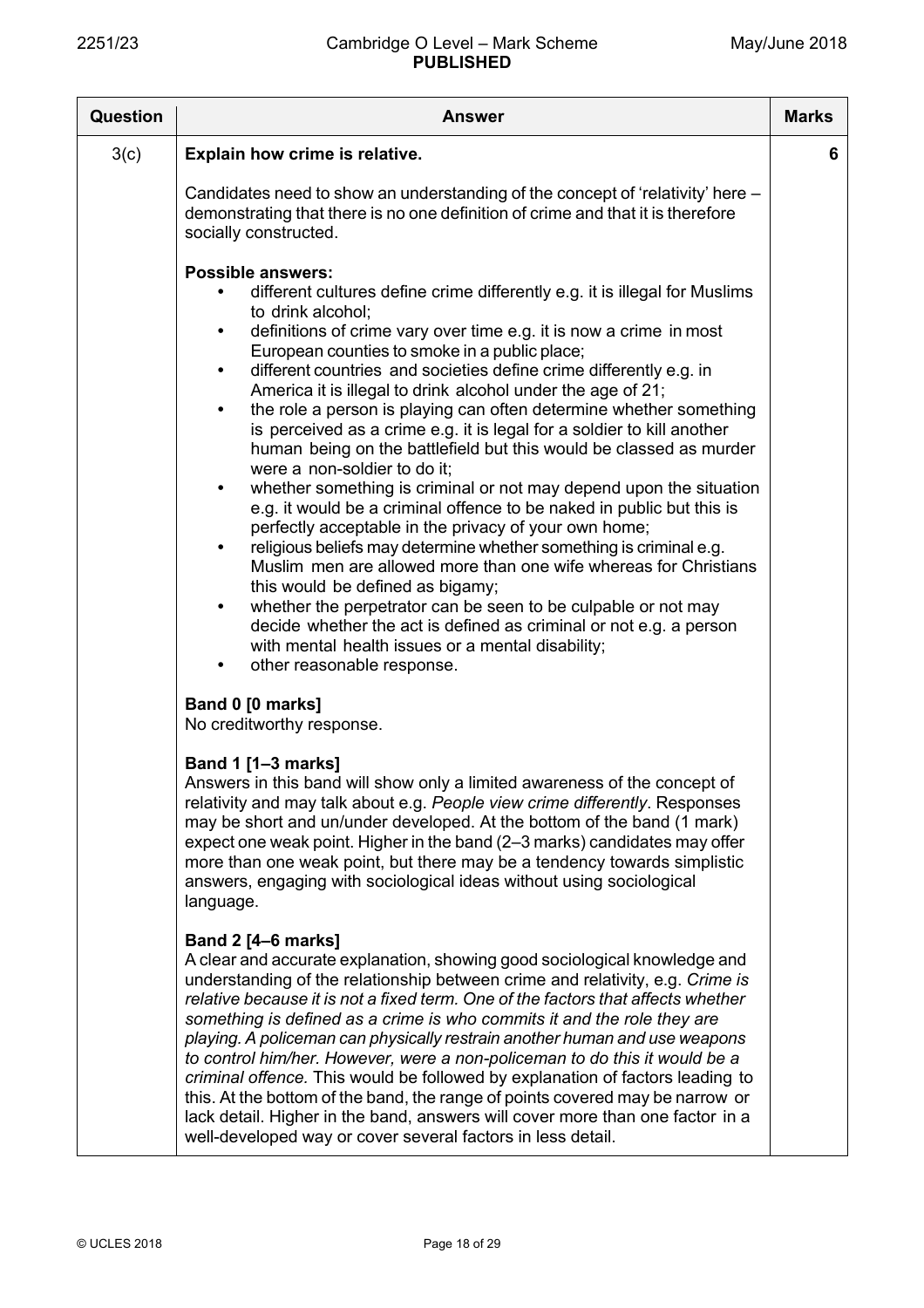| Question | <b>Answer</b>                                                                                                                                                                                                                                                                                                                                                                                                                                                                                                                                                                                                                                                                                                                                                                                                                                                                                                                                                                                                                                                                                             | <b>Marks</b> |
|----------|-----------------------------------------------------------------------------------------------------------------------------------------------------------------------------------------------------------------------------------------------------------------------------------------------------------------------------------------------------------------------------------------------------------------------------------------------------------------------------------------------------------------------------------------------------------------------------------------------------------------------------------------------------------------------------------------------------------------------------------------------------------------------------------------------------------------------------------------------------------------------------------------------------------------------------------------------------------------------------------------------------------------------------------------------------------------------------------------------------------|--------------|
| 3(d)     | Explain why functionalists believe we have crime and deviance in<br>society.<br>Candidates may discuss traditional functionalist explanations in their answer<br>and/or strain theory, status frustration and New Right views.<br><b>Possible answers:</b><br>a limited amount of crime in society is seen as beneficial to society<br>- laws and punishments reinforce shared values;                                                                                                                                                                                                                                                                                                                                                                                                                                                                                                                                                                                                                                                                                                                    | 8            |
|          | crime can act as a 'warning function' that society is not running<br>$\bullet$<br>smoothly and that social change is necessary;<br>degradation ceremonies i.e. public hangings, remind members of<br>$\bullet$<br>society of the importance of conformity and deter them from<br>committing crime;<br>Merton's strain theory – crime may be committed when the goals of<br>$\bullet$<br>society cannot be achieved legitimately;<br>Cohen – status frustration – inequalities in society frustrate people<br>$\bullet$<br>as they cannot achieve their status legitimately, causing them to<br>turn to crime;<br>inadequate socialisation in the family may cause some people to<br>$\bullet$<br>turn to crime;<br>Eisenstadt/Parsons believe delinquency is a transitional stage that<br>$\bullet$<br>allows teenagers to make mistakes before becoming adults;<br>crime and deviance flag up to government the need for change;<br>New Right (Murray) believe crime is caused through the<br>inadequate socialisation from single parents and the feckless<br>underclass;<br>other reasonable response. |              |
|          | Band 0 [0 marks]<br>No creditworthy response.<br><b>Band 1 [1-3 marks]</b><br>Answers in this band will show only a limited awareness of why we have<br>crime and deviance in society. A tendency to description is likely. Responses<br>may be short and undeveloped, e.g. Seeing criminals get punished scares<br>people stated without explanation. Sociological terms and concepts are<br>unlikely to be used. At the bottom of the band (1 mark) expect one weak<br>point. Higher in the band (2-3 marks) candidates may offer more than one<br>weak point.                                                                                                                                                                                                                                                                                                                                                                                                                                                                                                                                          |              |
|          | <b>Band 2 [4–6 marks]</b><br>Answers in this band will show basic sociological knowledge and<br>understanding of why we have crime and deviance in society. Responses<br>may be underdeveloped and lacking in range, e.g. Crime can be good for<br>society because it reminds people what happens when you do something<br>wrong, etc. At the bottom of the band, candidates are unlikely to use<br>sociological terms and concepts accurately. Higher in the band, candidates<br>may be beginning to use sociological terms and concepts with greater<br>accuracy. However, some aspects of the answer may only be partially<br>developed/explained.                                                                                                                                                                                                                                                                                                                                                                                                                                                     |              |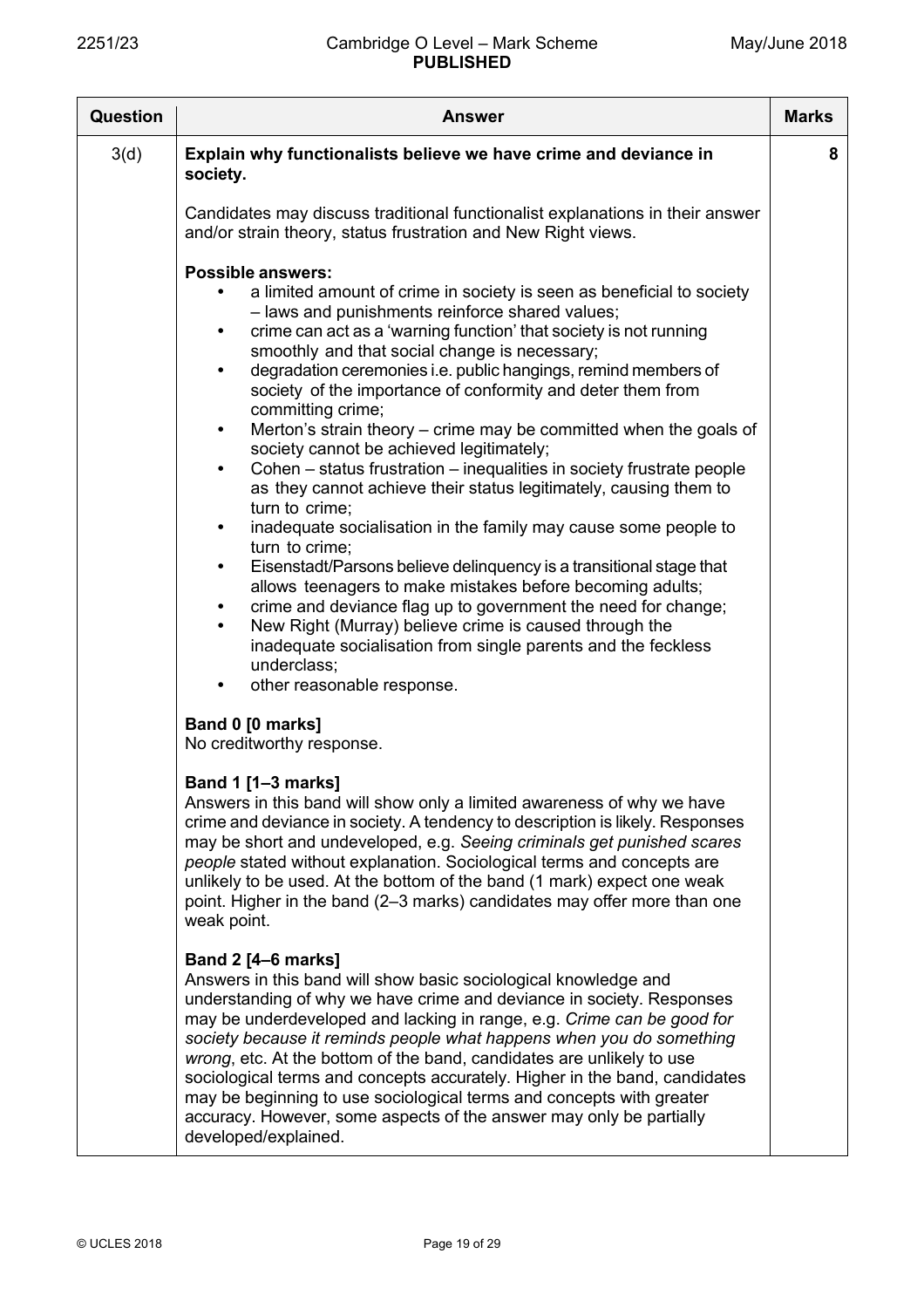| <b>Question</b> | <b>Answer</b>                                                                                                                                                                                                                                                                                                                                                                                                                                                                                                                                                                                                                                                                                                                                                                                                                                                                                                                                                                                                                                                                                                                                                                                                                                                                                                                                                                                                                                                                                                                                                                                                                                                                                                                                                                       | <b>Marks</b> |
|-----------------|-------------------------------------------------------------------------------------------------------------------------------------------------------------------------------------------------------------------------------------------------------------------------------------------------------------------------------------------------------------------------------------------------------------------------------------------------------------------------------------------------------------------------------------------------------------------------------------------------------------------------------------------------------------------------------------------------------------------------------------------------------------------------------------------------------------------------------------------------------------------------------------------------------------------------------------------------------------------------------------------------------------------------------------------------------------------------------------------------------------------------------------------------------------------------------------------------------------------------------------------------------------------------------------------------------------------------------------------------------------------------------------------------------------------------------------------------------------------------------------------------------------------------------------------------------------------------------------------------------------------------------------------------------------------------------------------------------------------------------------------------------------------------------------|--------------|
| 3(d)            | <b>Band 3 [7-8 marks]</b><br>Answers in this band will show good sociological knowledge and<br>understanding of why we have crime and deviance in society and will be well-<br>developed and explained e.g. Functionalist, Merton, said crime happened<br>when there was a strain between wanting success and the opportunities to<br>achieve this. Those who cannot do so legally may turn to crime as this<br>becomes the only way left. They can then expand on the explanation of this<br>and other factors as necessary. Sociological terms and concepts will be used<br>accurately overall. Answers will be well focused on the question and there<br>will be a range of reasons presented. At the top of the band explanations will<br>be clear throughout.                                                                                                                                                                                                                                                                                                                                                                                                                                                                                                                                                                                                                                                                                                                                                                                                                                                                                                                                                                                                                  |              |
| 3(e)            | To what extent is the crime rate affected by police stereotypes?                                                                                                                                                                                                                                                                                                                                                                                                                                                                                                                                                                                                                                                                                                                                                                                                                                                                                                                                                                                                                                                                                                                                                                                                                                                                                                                                                                                                                                                                                                                                                                                                                                                                                                                    | 15           |
|                 | Candidates should discuss the ways that the stereotypes the police hold of<br>who commits crime affects how crime is dealt with and thus the crime rate.<br>In evaluation, they can consider how other agents also affect the crime rate<br>as well as arguing that police stereotypes are not affecting the crime rate.                                                                                                                                                                                                                                                                                                                                                                                                                                                                                                                                                                                                                                                                                                                                                                                                                                                                                                                                                                                                                                                                                                                                                                                                                                                                                                                                                                                                                                                            |              |
|                 | <b>Possible answers:</b>                                                                                                                                                                                                                                                                                                                                                                                                                                                                                                                                                                                                                                                                                                                                                                                                                                                                                                                                                                                                                                                                                                                                                                                                                                                                                                                                                                                                                                                                                                                                                                                                                                                                                                                                                            |              |
|                 | FOR:<br>police targeting – the police will target areas where they believe the<br>crime rate is high so are more likely to catch people committing<br>crimes there which will then affect the crime rate i.e. deprived<br>areas;<br>police stop and search – evidence shows that the police are far<br>$\bullet$<br>more likely to stop and search black youths than any other social<br>group – this then affects the crime rate;<br>police labels – the police have been shown to hold stereotypes of<br>$\bullet$<br>who is most likely to commit crime and so focus their efforts on<br>these social groups rather than others - 'typical delinquents'<br>(Cicourel);<br>white collar crime is thought to be rarely dealt with by the police<br>$\bullet$<br>meaning the higher classes get away with it and this then affects<br>the crime rate;<br>some people may get fed up of being targeted by the police and so<br>$\bullet$<br>react against it in a self-fulfilling prophecy – living up to the label<br>they have been given and committing more crime – this affects the<br>crime rate;<br>the label given to people by the police can sometimes be accepted<br>$\bullet$<br>as their 'master status' meaning that more crime is committed and<br>this then affects the crime rate - deviancy amplification;<br>the police have been accused of being 'institutionally racist'<br>$\bullet$<br>meaning that black people may be more likely to be perceived as<br>criminals and thus more likely to be arrested – this affects the crime<br>rate;<br>the police are said to treat women more leniently than men when it<br>$\bullet$<br>comes to crime $-$ the chivalry thesis $-$ so this will affect the crime<br>rate;<br>other reasonable response.<br>$\bullet$ |              |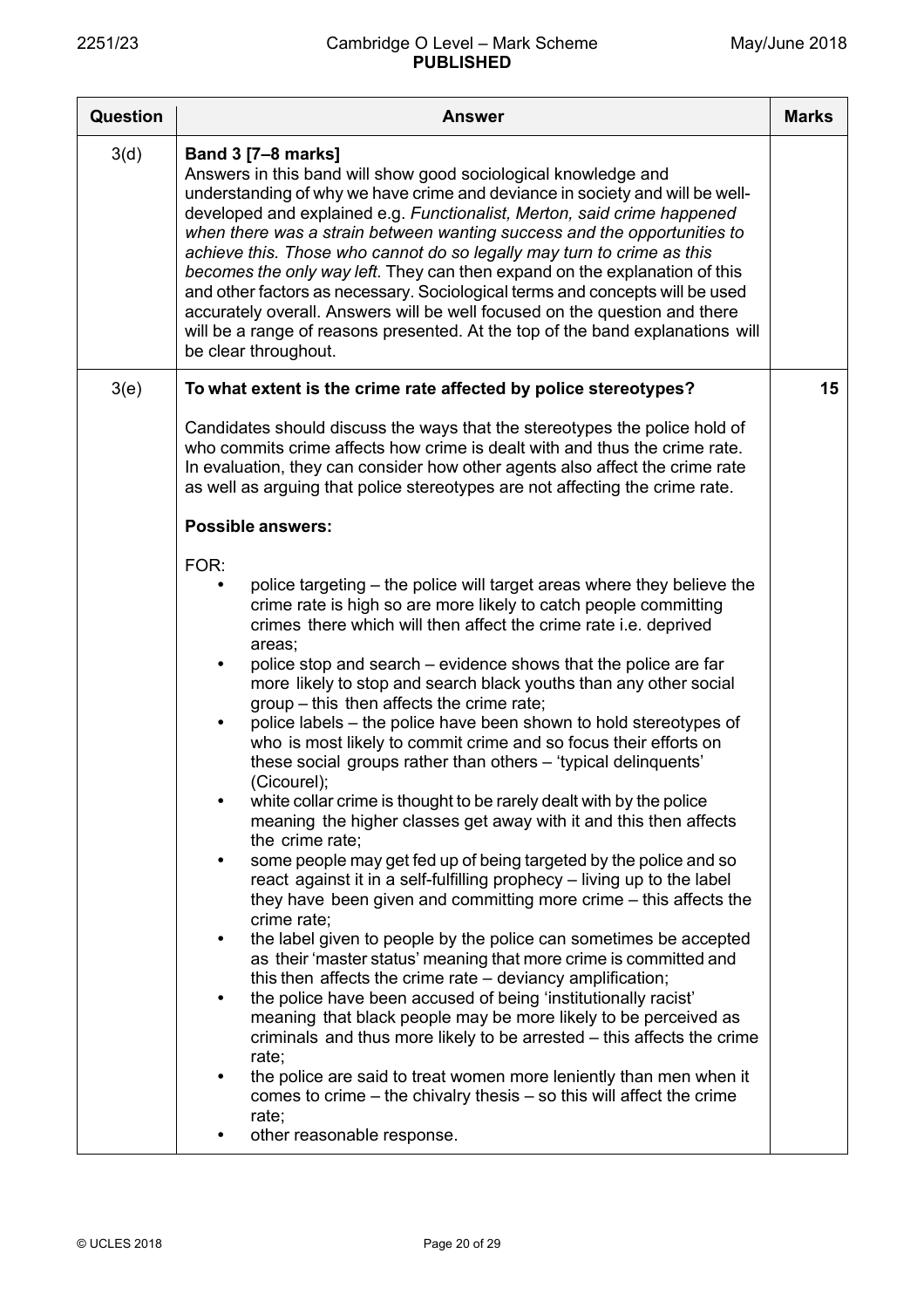| Question | <b>Answer</b>                                                                                                                                                                                                                                                                                                                                                                                                                                                                                                                                                                                                                                                                                                                                                                                                                                                                                                                                                                                                                                                                                                                                                                                                                                         | <b>Marks</b> |
|----------|-------------------------------------------------------------------------------------------------------------------------------------------------------------------------------------------------------------------------------------------------------------------------------------------------------------------------------------------------------------------------------------------------------------------------------------------------------------------------------------------------------------------------------------------------------------------------------------------------------------------------------------------------------------------------------------------------------------------------------------------------------------------------------------------------------------------------------------------------------------------------------------------------------------------------------------------------------------------------------------------------------------------------------------------------------------------------------------------------------------------------------------------------------------------------------------------------------------------------------------------------------|--------------|
| 3(e)     | <b>AGAINST:</b><br>the police simply target and arrest those people in society who are<br>most criminal - this is fair;<br>the arrest rate for females is rising, signalling the end of the chivalry<br>$\bullet$<br>thesis;<br>anti-racism legislation and positive discrimination means that<br>$\bullet$<br>institutional racism in the police force may be a thing of the past;<br>it is the courts, not the police, that determine the crime rate as they<br>$\bullet$<br>are responsible for sentencing a person;<br>police stereotypes of criminals are no different to the rest of society<br>$\bullet$<br>therefore maybe the media are to blame for the creation of these<br>representations;<br>it is the media who are responsible for creating stereotypes of<br>$\bullet$<br>criminals through moral panics and folk devils, not the police;<br>media stereotypes of criminals often lead to moral panics and calls<br>$\bullet$<br>for action – the government must respond to this and often direct the<br>police in how to behave and carry out their duties;<br>the crime rate is affected by other factors not just police stereotypes<br>e.g. inadequate socialisation, material deprivation, etc.;<br>other reasonable response. |              |
|          | Band 0 [0 marks]<br>No creditworthy response.                                                                                                                                                                                                                                                                                                                                                                                                                                                                                                                                                                                                                                                                                                                                                                                                                                                                                                                                                                                                                                                                                                                                                                                                         |              |
|          | <b>Band 1 [1-4 marks]</b><br>Answers in this band may be vague and largely based on common sense<br>showing limited knowledge of whether police stereotypes of who commits<br>crime affect the crime rate. Use of sociological terms or concepts is very<br>unlikely. Responses may be short, undeveloped and one-sided, e.g. The<br>police have ideas of who to look for when a crime is committed. OR The<br>police often don't arrest rich people. Lower in the band (1-2 marks) expect<br>one or two weak points. Higher in the band (3–4 marks) candidates may<br>offer more than two points or provide a weak definition of key terms, e.g.<br>Police are the agent responsible for controlling crime in the question.                                                                                                                                                                                                                                                                                                                                                                                                                                                                                                                          |              |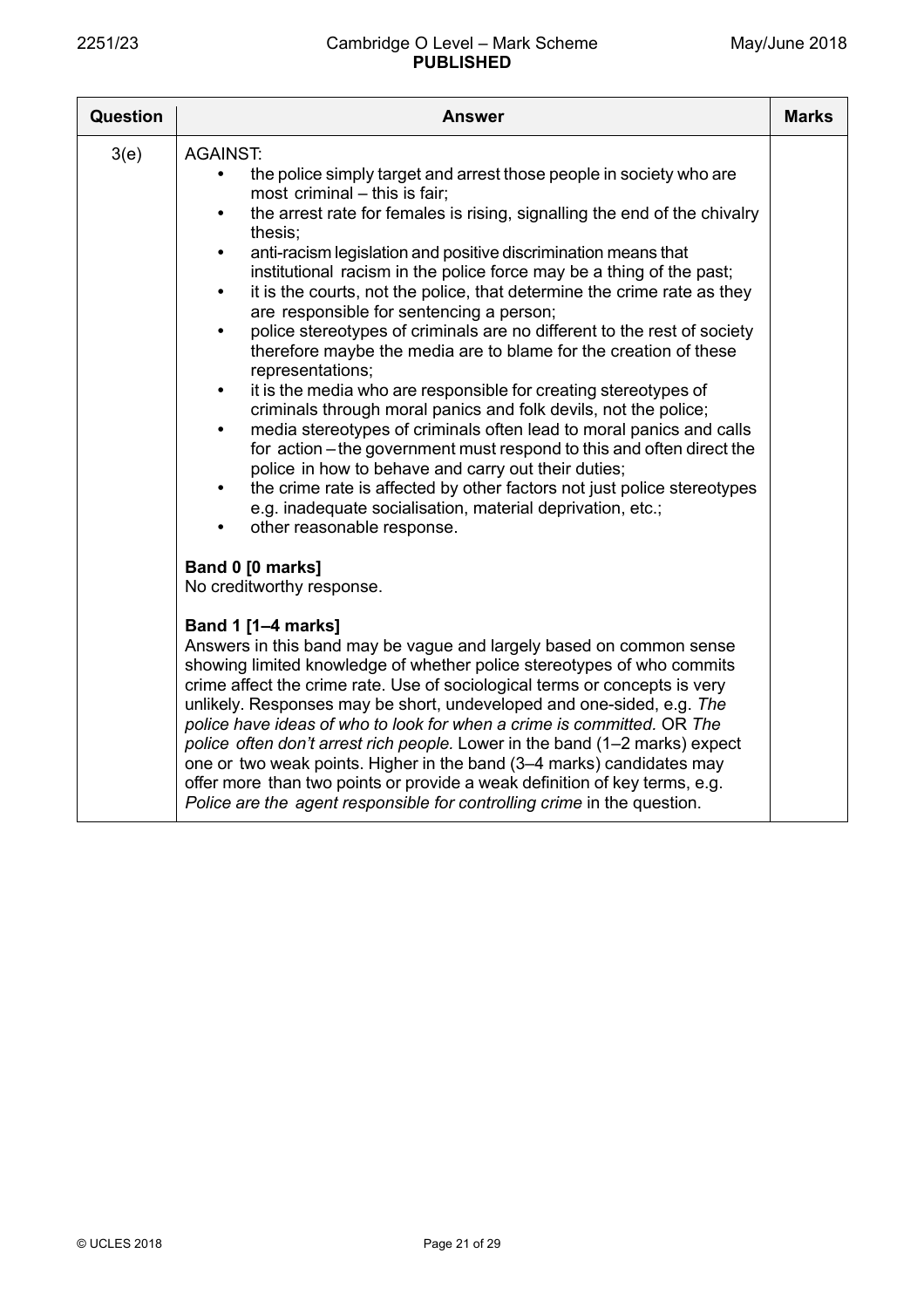| <b>Question</b> | <b>Answer</b>                                                                                                                                                                                                                                                                                                                                                                                                                                                                                                                                                                                                                                                                                                                                                                                                                                                                                                                                                                                                                                 | <b>Marks</b> |
|-----------------|-----------------------------------------------------------------------------------------------------------------------------------------------------------------------------------------------------------------------------------------------------------------------------------------------------------------------------------------------------------------------------------------------------------------------------------------------------------------------------------------------------------------------------------------------------------------------------------------------------------------------------------------------------------------------------------------------------------------------------------------------------------------------------------------------------------------------------------------------------------------------------------------------------------------------------------------------------------------------------------------------------------------------------------------------|--------------|
| 3(e)            | <b>Band 2 [5-8 marks]</b><br>In this band candidates will show some basic knowledge of whether police<br>stereotypes of who commits crime affect the crime rate. Alternatively, they<br>may offer an answer which is list-like in nature but there will be no real attempt<br>to assess the issues raised by the question. There may be limited/some use<br>of sociological terms or concepts. Responses may be underdeveloped and<br>lack range. Answers may be simplistic and two-sided responses are unlikely<br>e.g. The police go to deprived areas to look for criminals and are more likely<br>to arrest them, etc. Lower in the band, the response will be rather narrow in<br>the points covered and there will be little development. Higher in the band,<br>more points will be covered and there will be limited development of some<br>points. Alternatively, a list-like answer with little development covering both<br>sides of the argument may score up to 8 marks.<br>A one-sided answer cannot score higher than 8 marks. |              |
|                 | Band 3 [9-12 marks]<br>Answers in this band will show good sociological knowledge and<br>understanding of whether police stereotypes of who commits crime affect<br>the crime rate. Sociological terms and concepts will be used with greater<br>accuracy and/or frequency. For the most part, answers will be well-developed,<br>focused on the question and there will be a range of points presented.<br>Candidates may say that e.g. Despite police targeting clearly being a reason<br>why some social groups are more likely to be arrested than others, it is the<br>courts who sentence people and so affect the crime rate. There will be a<br>two-sided response but this may be unbalanced. At the bottom of the band,<br>candidates may provide a narrower range of well-developed points. At the<br>top of the band, expect a wider range of points and clear focus on the<br>question.                                                                                                                                          |              |
|                 | Band 4 [13-15 marks]<br>Answers in this band will show excellent knowledge and understanding of<br>whether police stereotypes of who commits crime affect the crime rate.<br>There will be a strong grasp of the argument as well as accurate and frequent<br>use of sociological terms and concepts. Answers will be well-developed,<br>clearly focused on the question and discuss a wide range of points.<br>Responses will be two-sided and balanced. At the bottom of the band (13<br>marks), the answer may lack a specific conclusion. Higher in the band, there<br>will be a clear attempt to offer an assessment of the 'To what extent?' part<br>of the question through a focused conclusion. Candidates should show<br>consideration of points for and against the idea of police stereotypes affecting<br>the crime rate, citing some of the examples given.                                                                                                                                                                     |              |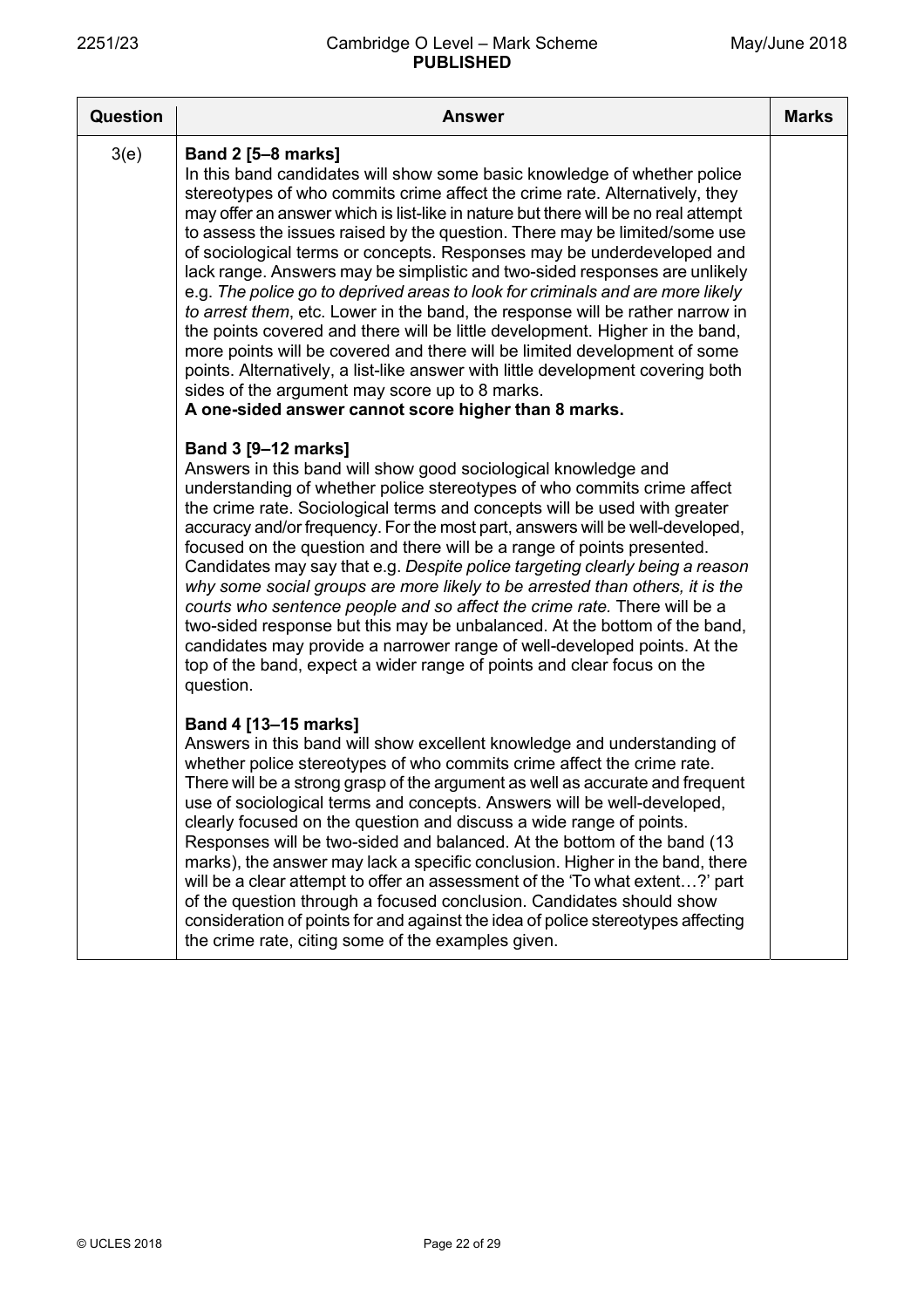| Question | <b>Answer</b>                                                                                                                                                                                                                                                                                                                                                                                                                                                                                                                                                                                                                                                                                                                                                                                                                                                                                                                                                                                                                                                                                                                                                                                                                                                                                                                                                                                                                                                                                                                                                                                                                                                                                                                                                                                         | <b>Marks</b> |
|----------|-------------------------------------------------------------------------------------------------------------------------------------------------------------------------------------------------------------------------------------------------------------------------------------------------------------------------------------------------------------------------------------------------------------------------------------------------------------------------------------------------------------------------------------------------------------------------------------------------------------------------------------------------------------------------------------------------------------------------------------------------------------------------------------------------------------------------------------------------------------------------------------------------------------------------------------------------------------------------------------------------------------------------------------------------------------------------------------------------------------------------------------------------------------------------------------------------------------------------------------------------------------------------------------------------------------------------------------------------------------------------------------------------------------------------------------------------------------------------------------------------------------------------------------------------------------------------------------------------------------------------------------------------------------------------------------------------------------------------------------------------------------------------------------------------------|--------------|
| 4(a)     | What is meant by the term 'globalisation'?                                                                                                                                                                                                                                                                                                                                                                                                                                                                                                                                                                                                                                                                                                                                                                                                                                                                                                                                                                                                                                                                                                                                                                                                                                                                                                                                                                                                                                                                                                                                                                                                                                                                                                                                                            | $\mathbf{2}$ |
|          | One mark for partial definition, e.g. using the internet to find out about other<br>countries.<br>Two marks for clear definition, e.g. the linking of societies across the world<br>through communication, production and culture.                                                                                                                                                                                                                                                                                                                                                                                                                                                                                                                                                                                                                                                                                                                                                                                                                                                                                                                                                                                                                                                                                                                                                                                                                                                                                                                                                                                                                                                                                                                                                                    |              |
| 4(b)     | Describe two ways that the media can be biased.                                                                                                                                                                                                                                                                                                                                                                                                                                                                                                                                                                                                                                                                                                                                                                                                                                                                                                                                                                                                                                                                                                                                                                                                                                                                                                                                                                                                                                                                                                                                                                                                                                                                                                                                                       | 4            |
|          | <b>Possible answers:</b><br>through propaganda i.e. state owned media only presenting the<br>government in a favourable light;<br>through censorship - this determines what the audience can and<br>$\bullet$<br>cannot consume;<br>through stereotypical representations of various social groups;<br>$\bullet$<br>media gatekeepers can control what the audience are able to<br>$\bullet$<br>access and consume;<br>news values determine which stories make it into the news and so<br>$\bullet$<br>which are seen by the audience;<br>Marxists believe that the media invisibilises or dismisses 'extreme'<br>$\bullet$<br>viewpoints and thus maintains the status quo;<br>Marxists believe that the media favours the ruling class – for<br>$\bullet$<br>example it can be accused of criminalising the working class;<br>GUMG – managers are given more screen-time than the trade<br>$\bullet$<br>unions and are reported upon in a more favourable light;<br>street crime often associated with the lower classes is given more<br>$\bullet$<br>time in the media than crimes of the middle classes such as white-<br>collar crime;<br>moral panics exist in the media – certain social groups are<br>$\bullet$<br>represented in an exaggerated and sensationalised way that leads<br>to the public becoming scared of them;<br>certain social groups are scapegoated by the media for negative<br>$\bullet$<br>things in society whereas other groups actions are ignored;<br>through the opinions and beliefs of the editors and journalists;<br>through ownership patterns – owners may use the media to protect<br>their own interests or to circulate their own points of view;<br>other reasonable response.<br>One mark for each point correctly identified (up to maximum of two). |              |
|          | One mark for each point that is developed (up to a maximum of two).                                                                                                                                                                                                                                                                                                                                                                                                                                                                                                                                                                                                                                                                                                                                                                                                                                                                                                                                                                                                                                                                                                                                                                                                                                                                                                                                                                                                                                                                                                                                                                                                                                                                                                                                   |              |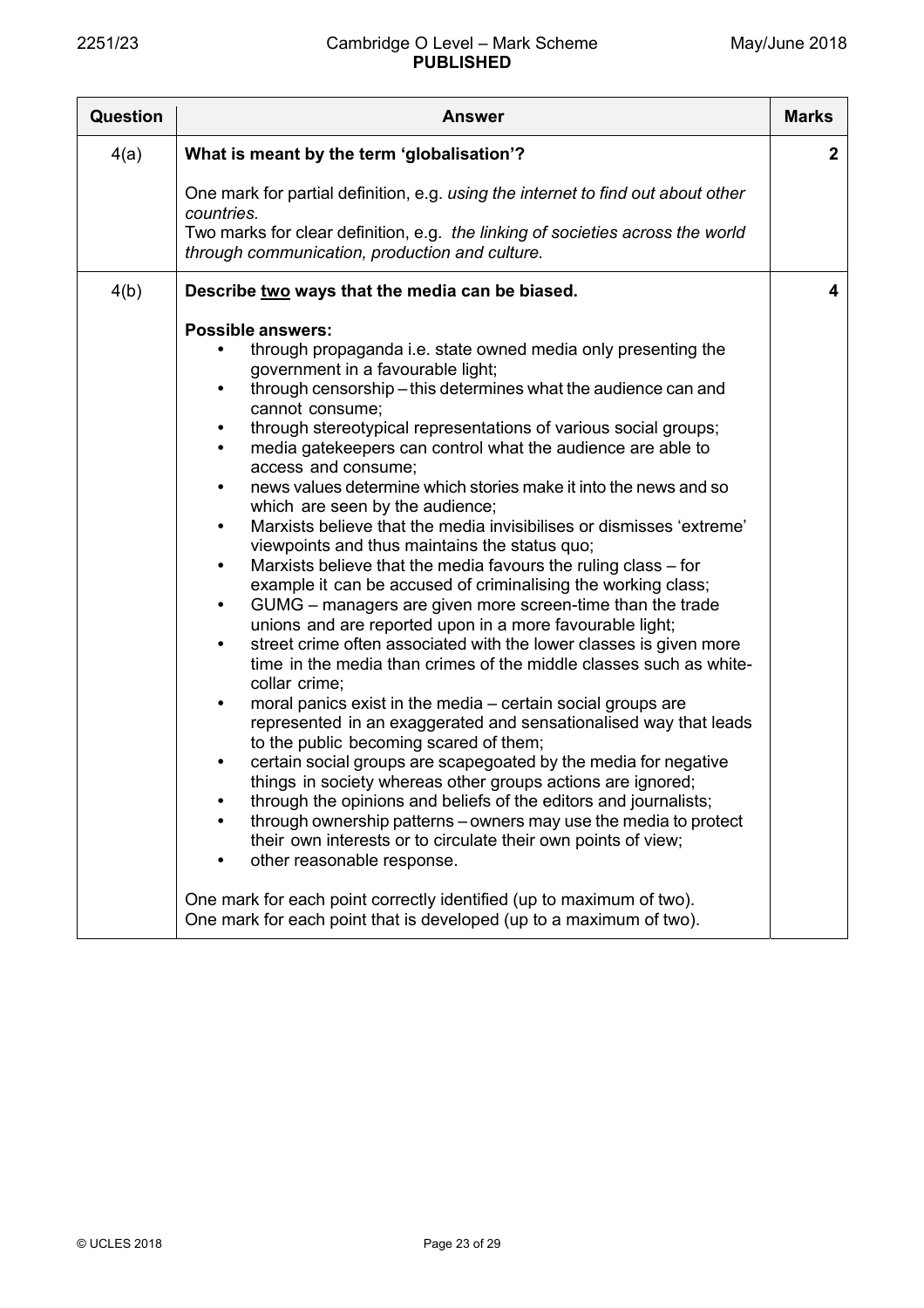| <b>Question</b> | Answer                                                                                                                                                                                                                                                                                                                                                                                                                                                                                                                                                                                                                                                                                                                                                                                                                                                          | <b>Marks</b> |
|-----------------|-----------------------------------------------------------------------------------------------------------------------------------------------------------------------------------------------------------------------------------------------------------------------------------------------------------------------------------------------------------------------------------------------------------------------------------------------------------------------------------------------------------------------------------------------------------------------------------------------------------------------------------------------------------------------------------------------------------------------------------------------------------------------------------------------------------------------------------------------------------------|--------------|
| 4(c)            | Explain how voting choices are influenced by the media.                                                                                                                                                                                                                                                                                                                                                                                                                                                                                                                                                                                                                                                                                                                                                                                                         | 6            |
|                 | Candidates need to show how the media can affect how people vote. They<br>may discuss this generally, use specific examples and/or refer to relevant<br>media effects models.                                                                                                                                                                                                                                                                                                                                                                                                                                                                                                                                                                                                                                                                                   |              |
|                 | <b>Possible answers:</b><br>media i.e. newspapers are often biased and support a political party,<br>shown through choice of language, stories and expressing<br>opinions;                                                                                                                                                                                                                                                                                                                                                                                                                                                                                                                                                                                                                                                                                      |              |
|                 | in election campaigns political parties make extensive use of the<br>$\bullet$<br>media to try and attract more voters i.e. TV political broadcasts and<br>billboards;                                                                                                                                                                                                                                                                                                                                                                                                                                                                                                                                                                                                                                                                                          |              |
|                 | election campaigns are often focused on the image of the party<br>$\bullet$<br>leader and this is constructed through the media, often highly<br>influenced by the use of spin doctors – this affects voting choices;<br>The Sun newspaper in the UK claimed that it was responsible for<br>$\bullet$<br>the election of the Conservative party in 1992;<br>the media report on the opinion polls and these are central to<br>$\bullet$<br>determining how an individual may vote i.e. tactical voting;<br>propaganda and censorship – some countries use these in order to<br>$\bullet$<br>manipulate the voting patterns of the nation e.g. North Korea;<br>new/social media are increasingly being used by political parties to<br>target and influence voters;<br>other reasonable response.<br>$\bullet$                                                   |              |
|                 | Band 0 [0 marks]<br>No creditworthy response.                                                                                                                                                                                                                                                                                                                                                                                                                                                                                                                                                                                                                                                                                                                                                                                                                   |              |
|                 | <b>Band 1 [1-3 marks]</b><br>Answers in this band will show only a limited awareness of how the media<br>can affect how people vote and may talk about e.g. Some politicians are<br>made to seem smarter than others in the media. Responses may be short<br>and un/under developed. At the bottom of the band (1 mark) expect one<br>weak point. Higher in the band (2-3 marks) candidates may offer more than<br>one weak point, but there may be a tendency towards simplistic answers,<br>engaging with sociological ideas without using sociological language.                                                                                                                                                                                                                                                                                             |              |
|                 | <b>Band 2 [4–6 marks]</b><br>A clear and accurate explanation, showing good sociological knowledge and<br>understanding of how the media affects how people vote. Sociological terms<br>and concepts should be expected e.g. Spin doctors use the media to<br>manipulate how politicians are presented. The GUMG, for example, found<br>that some political parties and politicians were given far more favourable<br>coverage than others and that this then influenced how the people decided<br>to vote. They had effectively been manipulated by the media. This would be<br>followed by explanation of factors leading to this. At the bottom of the band,<br>the range of points covered may be narrow or lack detail. Higher in the<br>band, answers will cover more than one factor in a well-developed way or<br>cover several factors in less detail. |              |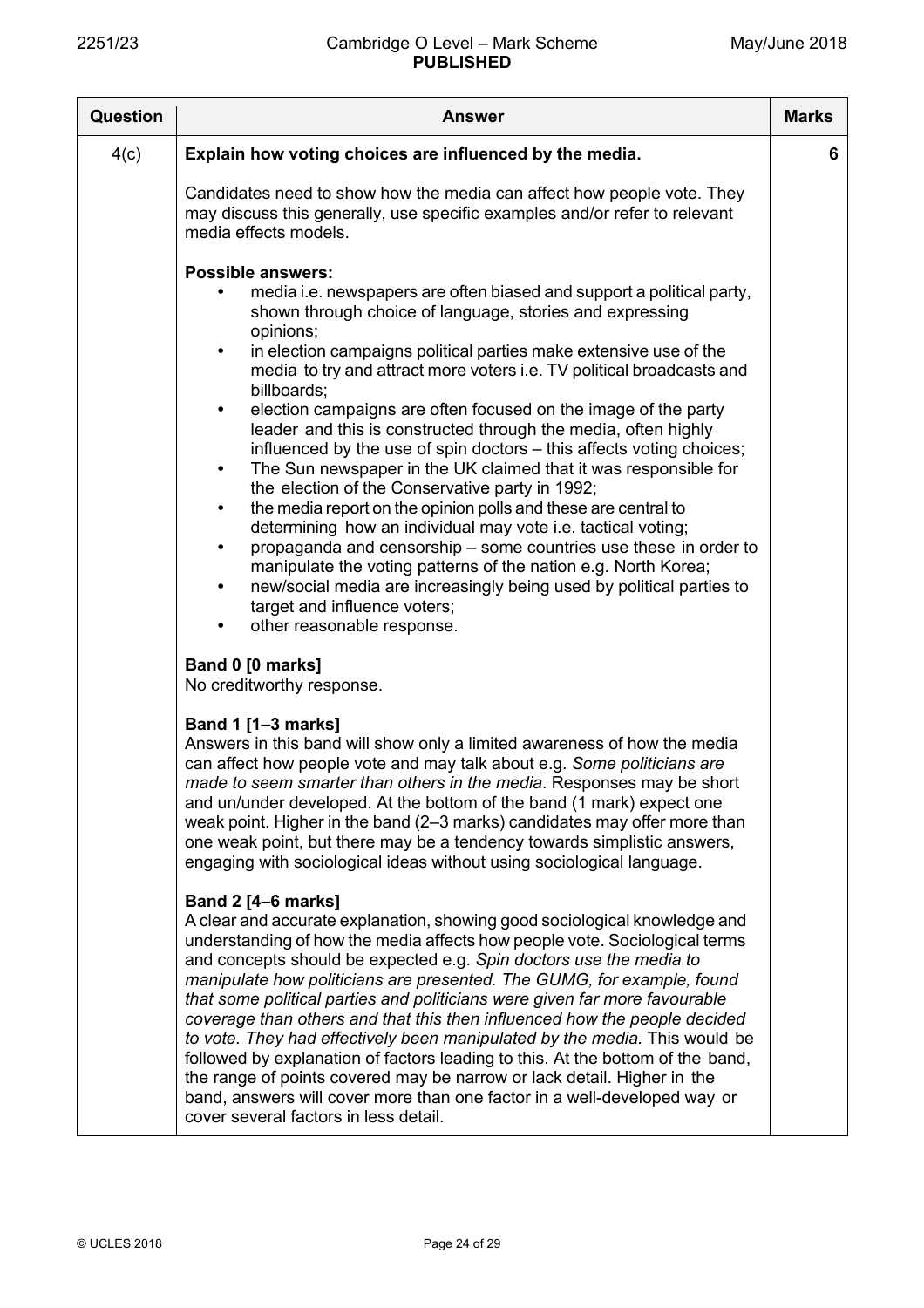| <b>Question</b> | <b>Answer</b>                                                                                                                                                                                                                                                                                                                                                                                                                                                                                                                                                                                                                                                                                                                                                                                                                                                                                                                                                                                                                                                                                                                                                                                                                                                                                                                                                                                                                                                       | <b>Marks</b> |
|-----------------|---------------------------------------------------------------------------------------------------------------------------------------------------------------------------------------------------------------------------------------------------------------------------------------------------------------------------------------------------------------------------------------------------------------------------------------------------------------------------------------------------------------------------------------------------------------------------------------------------------------------------------------------------------------------------------------------------------------------------------------------------------------------------------------------------------------------------------------------------------------------------------------------------------------------------------------------------------------------------------------------------------------------------------------------------------------------------------------------------------------------------------------------------------------------------------------------------------------------------------------------------------------------------------------------------------------------------------------------------------------------------------------------------------------------------------------------------------------------|--------------|
| 4(d)            | Explain why the media offer the audience more choice and control than<br>ever before.                                                                                                                                                                                                                                                                                                                                                                                                                                                                                                                                                                                                                                                                                                                                                                                                                                                                                                                                                                                                                                                                                                                                                                                                                                                                                                                                                                               | 8            |
|                 | Candidates are likely to be discussing aspects of Pluralism and/or<br>Postmodernism in their responses. New media are likely to be the main focus<br>of candidate's answers. Choice and control do not need to be dealt with as<br>separate factors.                                                                                                                                                                                                                                                                                                                                                                                                                                                                                                                                                                                                                                                                                                                                                                                                                                                                                                                                                                                                                                                                                                                                                                                                                |              |
|                 | <b>Possible answers:</b><br>pluralists argue that there are many small and independent media<br>production companies that ensure that the audience have a good<br>range of choice and control over the media that they consume;<br>the media is now global, meaning that the audience can access<br>$\bullet$<br>information and entertainment from all over the globe – the choices<br>available have never been greater;<br>new media allow the audience to be interactive and thus control<br>$\bullet$<br>what they consume and how they consume it;<br>new media gives the audience the power to interact with and<br>$\bullet$<br>influence media content through such means as blogs, comments<br>and forums:<br>citizen journalism is a commonly seen feature in news reporting<br>today – allowing the audience the power to be able to control what<br>news is reported upon and how it is portrayed;<br>many audience members are now also media producers - they<br>$\bullet$<br>upload content and have the power to be able to control the content<br>of the media. This also increases audience choice;<br>satellite and cable TV means a greater range of choice for the<br>$\bullet$<br>audience with many specialist and niche programmes available;<br>the internet allows for a wider range of viewpoints to have a<br>platform and an audience and thus opens up many more ideas and<br>beliefs to the audience:<br>other reasonable response. |              |
|                 | Band 0 [0 marks]<br>No creditworthy response.                                                                                                                                                                                                                                                                                                                                                                                                                                                                                                                                                                                                                                                                                                                                                                                                                                                                                                                                                                                                                                                                                                                                                                                                                                                                                                                                                                                                                       |              |
|                 | <b>Band 1 [1-3 marks]</b><br>Answers in this band will show only a limited awareness of how today's media<br>offers more choice and control to the audience. A tendency to description is<br>likely. Responses may be short and undeveloped, e.g. There are loads of TV<br>channels to choose from now stated without explanation. Sociological terms<br>and concepts are unlikely to be used. At the bottom of the band (1 mark)<br>expect one weak point. Higher in the band (2-3 marks) candidates may offer<br>more than one weak point.                                                                                                                                                                                                                                                                                                                                                                                                                                                                                                                                                                                                                                                                                                                                                                                                                                                                                                                        |              |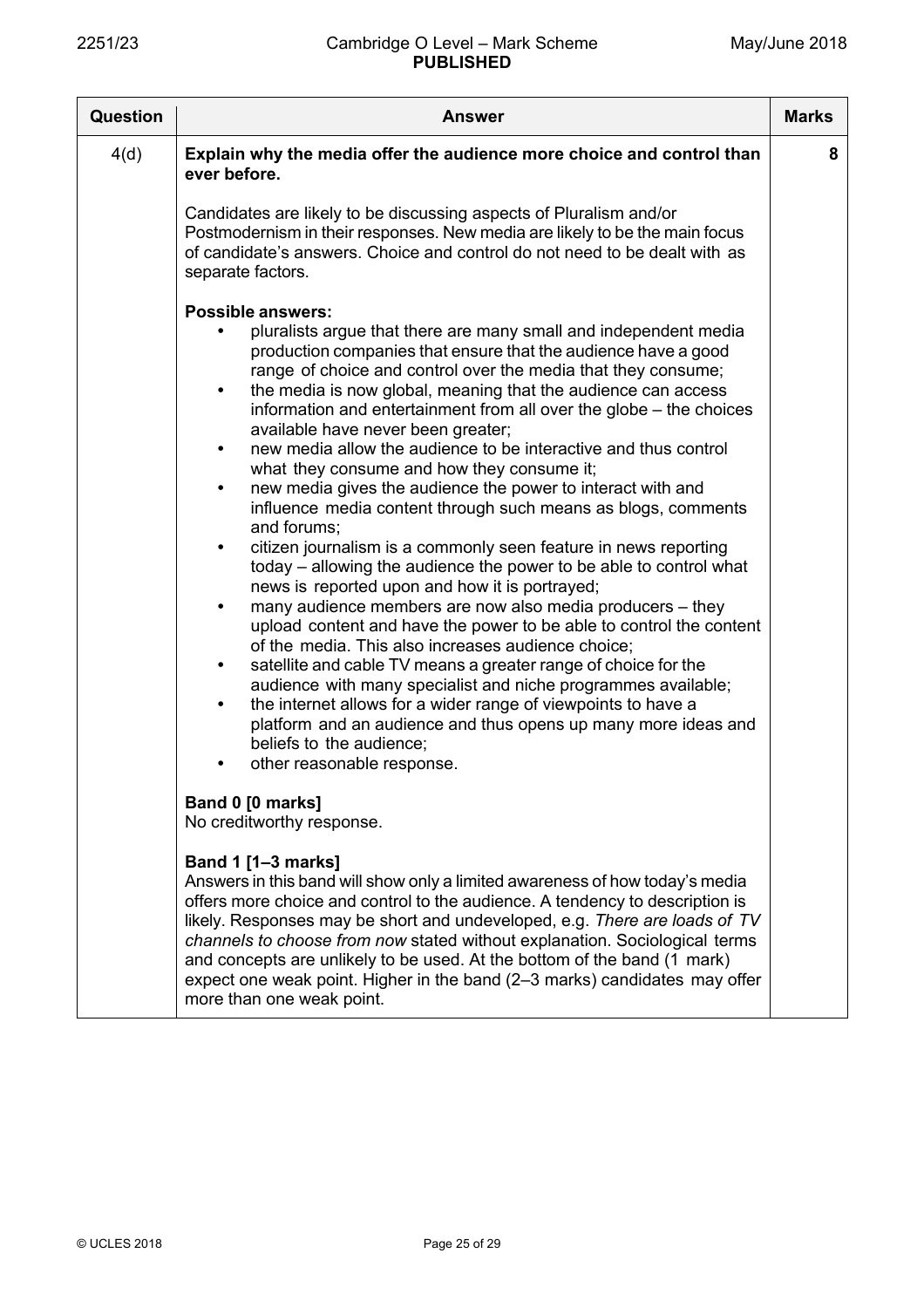| <b>Question</b> | Answer                                                                                                                                                                                                                                                                                                                                                                                                                                                                                                                                                                                                                                                                                                                                                                                                                                                                                                                                                                                                                                                                                                                                                                                                                                                                                                                                                                                                                                                                                                                                                                                                                                                                                                                                                      | <b>Marks</b> |
|-----------------|-------------------------------------------------------------------------------------------------------------------------------------------------------------------------------------------------------------------------------------------------------------------------------------------------------------------------------------------------------------------------------------------------------------------------------------------------------------------------------------------------------------------------------------------------------------------------------------------------------------------------------------------------------------------------------------------------------------------------------------------------------------------------------------------------------------------------------------------------------------------------------------------------------------------------------------------------------------------------------------------------------------------------------------------------------------------------------------------------------------------------------------------------------------------------------------------------------------------------------------------------------------------------------------------------------------------------------------------------------------------------------------------------------------------------------------------------------------------------------------------------------------------------------------------------------------------------------------------------------------------------------------------------------------------------------------------------------------------------------------------------------------|--------------|
| 4(d)            | Band 2 [4-6 marks]<br>Answers in this band will show basic sociological knowledge and<br>understanding of how today's media offers more choice and control to the<br>audience. Responses may be underdeveloped and lacking in range, e.g.<br>There is a lot of choice for the audience today because of the development<br>of new media meaning content from all over the world can be easily and<br>quickly accessed anywhere, anytime, etc. At the bottom of the band,<br>candidates are unlikely to use sociological terms and concepts accurately.<br>Higher in the band, candidates may be beginning to use sociological terms<br>and concepts with greater accuracy. However, some aspects of the answer<br>may only be partially developed/explained.<br><b>Band 3 [7-8 marks]</b><br>Answers in this band will show good sociological knowledge and<br>understanding of how today's media offer more choice and control to the<br>audience and will be well-developed and explained, e.g. According to<br>Pluralists, the audience today have a great deal of control over media content.<br>This is largely because of the developments in new media that allow audience<br>members to both consume and produce media content. They can therefore<br>set their own agenda through uploads, citizen journalism and interactive<br>blogs/forums on a global scale. This ultimately leads to more choice for the<br>consumer. They can then expand on the explanation of this and other factors<br>as necessary. Sociological terms and concepts will be used accurately overall.<br>Answers will be well focused on the question and there will be a range of<br>reasons presented. At the top of the band explanations will be clear<br>throughout. |              |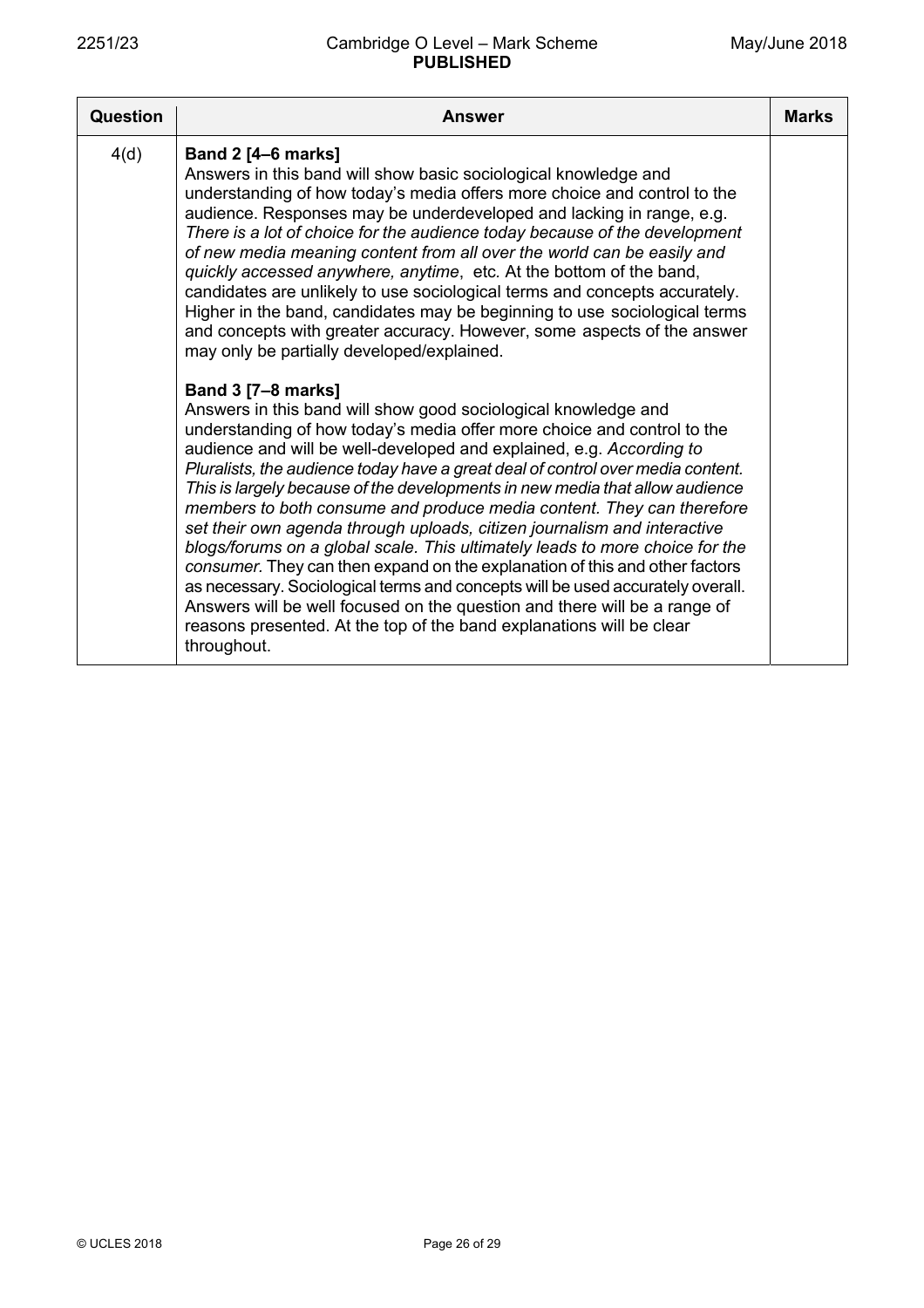| <b>Question</b> | <b>Answer</b>                                                                                                                                                                                                                                                                                                                                                                                                                                                                                                                                                                                                                                                                                                                                                                                                                                                                                                                                                                                                                                                                                                                                                                                                                                                                                                                                                                                                                                                                                                                                                                                                                                                                                                                                                                                                                                                                                                                                                         | <b>Marks</b> |
|-----------------|-----------------------------------------------------------------------------------------------------------------------------------------------------------------------------------------------------------------------------------------------------------------------------------------------------------------------------------------------------------------------------------------------------------------------------------------------------------------------------------------------------------------------------------------------------------------------------------------------------------------------------------------------------------------------------------------------------------------------------------------------------------------------------------------------------------------------------------------------------------------------------------------------------------------------------------------------------------------------------------------------------------------------------------------------------------------------------------------------------------------------------------------------------------------------------------------------------------------------------------------------------------------------------------------------------------------------------------------------------------------------------------------------------------------------------------------------------------------------------------------------------------------------------------------------------------------------------------------------------------------------------------------------------------------------------------------------------------------------------------------------------------------------------------------------------------------------------------------------------------------------------------------------------------------------------------------------------------------------|--------------|
| 4(e)            | To what extent do the media set the agenda for how people think and<br>behave in society?                                                                                                                                                                                                                                                                                                                                                                                                                                                                                                                                                                                                                                                                                                                                                                                                                                                                                                                                                                                                                                                                                                                                                                                                                                                                                                                                                                                                                                                                                                                                                                                                                                                                                                                                                                                                                                                                             | 15           |
|                 | SET THE AGENDA/AGENDA SETTING - the process of deciding what topics<br>are included in the media and how they are presented to the audience.<br>Candidates should consider the various ways that the media are able to set<br>the agenda in society. They should then consider alternative viewpoints that<br>challenge this idea of media power and control. New media is likely to be<br>used for the evaluation but this is not essential.                                                                                                                                                                                                                                                                                                                                                                                                                                                                                                                                                                                                                                                                                                                                                                                                                                                                                                                                                                                                                                                                                                                                                                                                                                                                                                                                                                                                                                                                                                                         |              |
|                 | <b>Possible answers:</b>                                                                                                                                                                                                                                                                                                                                                                                                                                                                                                                                                                                                                                                                                                                                                                                                                                                                                                                                                                                                                                                                                                                                                                                                                                                                                                                                                                                                                                                                                                                                                                                                                                                                                                                                                                                                                                                                                                                                              |              |
|                 | FOR:<br>the content of the media is a social construction based upon the<br>$\bullet$<br>decisions and choices of media professionals such as journalists -<br>it therefore does not reflect reality which may affect how people<br>think and behave;<br>some content makes it into the media, some does not - this idea of<br>$\bullet$<br>selection allows the media to set the agenda and so influence how<br>people think and behave;<br>news values typically determine what stories and issues make the<br>$\bullet$<br>news - not everything that happens is reported upon therefore the<br>media sets the agenda and so influences how people think and<br>behave;<br>how the content of the media is presented to the audience also<br>$\bullet$<br>helps to set the agenda i.e. the angle or spin that a story or issue<br>takes which then influences how people think and behave;<br>media gatekeepers decide what is important for the audience to<br>$\bullet$<br>know about and thus determine topics of conversation – setting the<br>agenda and influencing how people think and behave;<br>Marxists believe that the media serve the needs of capitalism and<br>$\bullet$<br>set a capitalist agenda through the way media content supports the<br>ruling class status quo which influences the audience;<br>GUMG research indicates that the way the news is presented<br>$\bullet$<br>influences how the audience think about particular issues e.g.<br>management and workers on strike, so setting the agenda;<br>the scapegoating of certain social groups within the media also<br>$\bullet$<br>serves to set the agenda and diverts attention away from any ruling<br>class wrongdoings e.g. corporate crime, so influencing the<br>audience;<br>the hypodermic syringe and cultural effects models both say that the<br>$\bullet$<br>media does influence the way the audience think and behave;<br>other reasonable response.<br>$\bullet$ |              |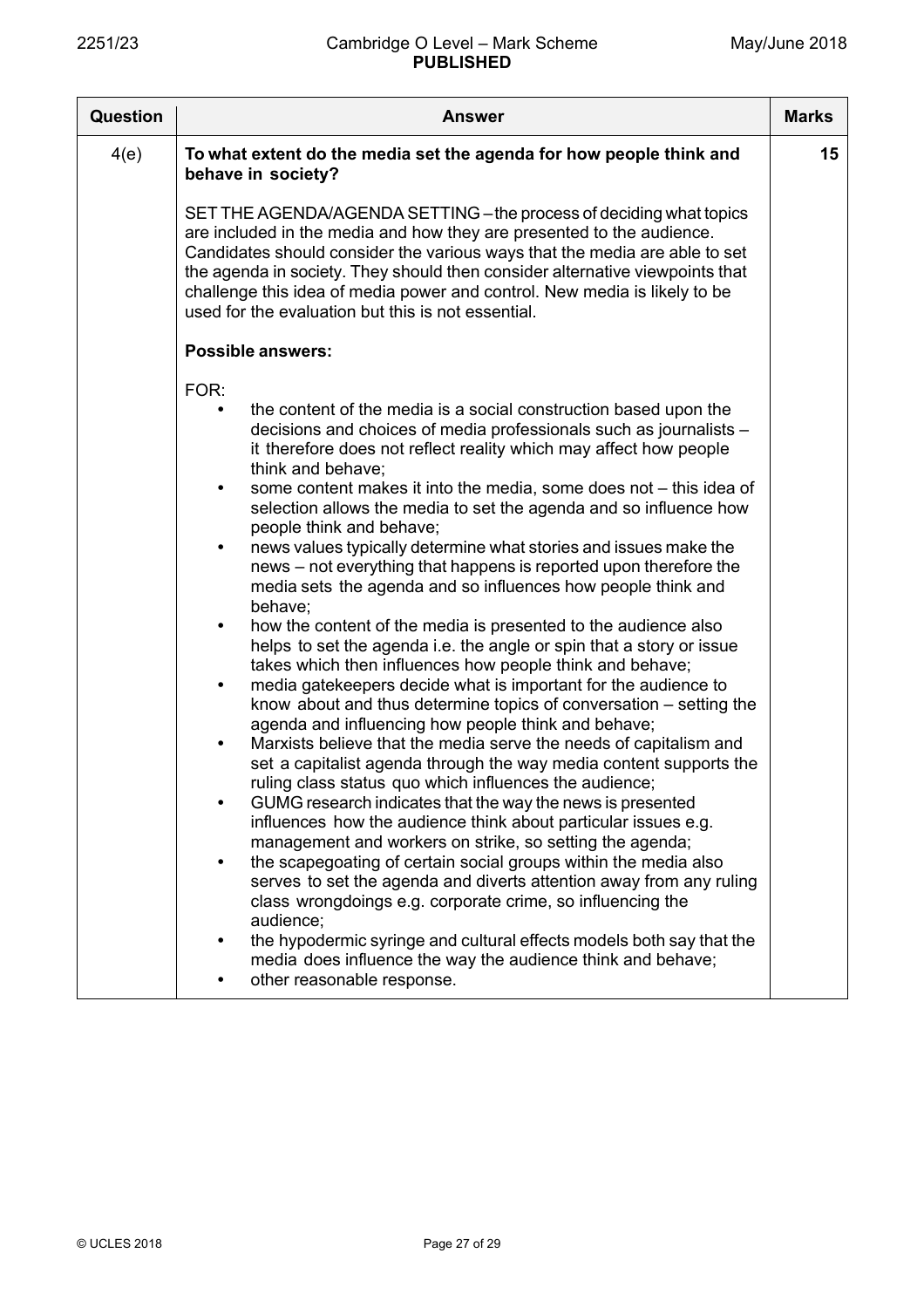| <b>Question</b> | <b>Answer</b>                                                                                                                                                                                                                                                                                                                                                                                                                                                                                                                                                                                                                                                                                                                                                                                                                                                                                                                                                                                                                                                                                                                                                                          | <b>Marks</b> |
|-----------------|----------------------------------------------------------------------------------------------------------------------------------------------------------------------------------------------------------------------------------------------------------------------------------------------------------------------------------------------------------------------------------------------------------------------------------------------------------------------------------------------------------------------------------------------------------------------------------------------------------------------------------------------------------------------------------------------------------------------------------------------------------------------------------------------------------------------------------------------------------------------------------------------------------------------------------------------------------------------------------------------------------------------------------------------------------------------------------------------------------------------------------------------------------------------------------------|--------------|
| 4(e)            | <b>AGAINST:</b><br>pluralists believe that the audience have the power to choose what<br>they wish to consume and therefore are not subject to media<br>agenda setting;<br>the uses and gratifications approach believes that the media serves<br>$\bullet$<br>audience needs rather than setting an agenda;<br>postmodernists believe that the media is so diverse today that there<br>$\bullet$<br>isn't one agenda being set anymore;<br>new media is very difficult to control and therefore alternative and<br>$\bullet$<br>radical viewpoints can easily be disseminated;<br>new media allows the audience greater possibilities to control and<br>$\bullet$<br>alter the content of the media themselves - through such things as<br>interactivity and uploading via the internet;<br>citizen journalism is a good example to argue that the media do not<br>$\bullet$<br>set the agenda in society – maybe the audience do instead;<br>it's not the media that sets the agenda for how people think and<br>$\bullet$<br>behave but other informal agencies such as family, education,<br>peers;<br>other reasonable response.<br>Band 0 [0 marks]<br>No creditworthy response. |              |
|                 | <b>Band 1 [1-4 marks]</b><br>Answers in this band may be vague and largely based on common sense<br>showing limited knowledge of whether the media set the agenda for how<br>people think and behave in society. Use of sociological terms or concepts is<br>very unlikely. Responses may be short, undeveloped and one-sided, e.g.<br>The media can present things in a certain way so that the audience believe<br>what they see and read. Lower in the band (1-2 marks) expect one or two<br>weak points. Higher in the band (3-4 marks) candidates may offer more than<br>two points or provide a weak definition of key terms, e.g. Agenda setting<br>means telling people what to think, in the question.                                                                                                                                                                                                                                                                                                                                                                                                                                                                        |              |
|                 | <b>Band 2 [5-8 marks]</b><br>In this band candidates will show some basic knowledge of whether the<br>media set the agenda for how people think and behave in society.<br>Alternatively, they may offer an answer which is list-like in nature but there<br>will be no real attempt to assess the issues raised by the question. There<br>may be limited/some use of sociological terms or concepts. Responses may<br>be underdeveloped and lack range. Answers may be simplistic and two-sided<br>responses are unlikely e.g. The media is controlled by powerful people who<br>support the ruling class so this viewpoint comes through in the media and<br>the audience are influenced by it to think and act in a particular way, etc.<br>Lower in the band, the response will be rather narrow in the points covered<br>and there will be little development. Higher in the band, more points will be<br>covered and there will be limited development of some points. Alternatively,<br>a list-like answer with little development covering both sides of the argument<br>may score up to 8 marks.<br>A one-sided answer cannot score higher than 8 marks.                       |              |